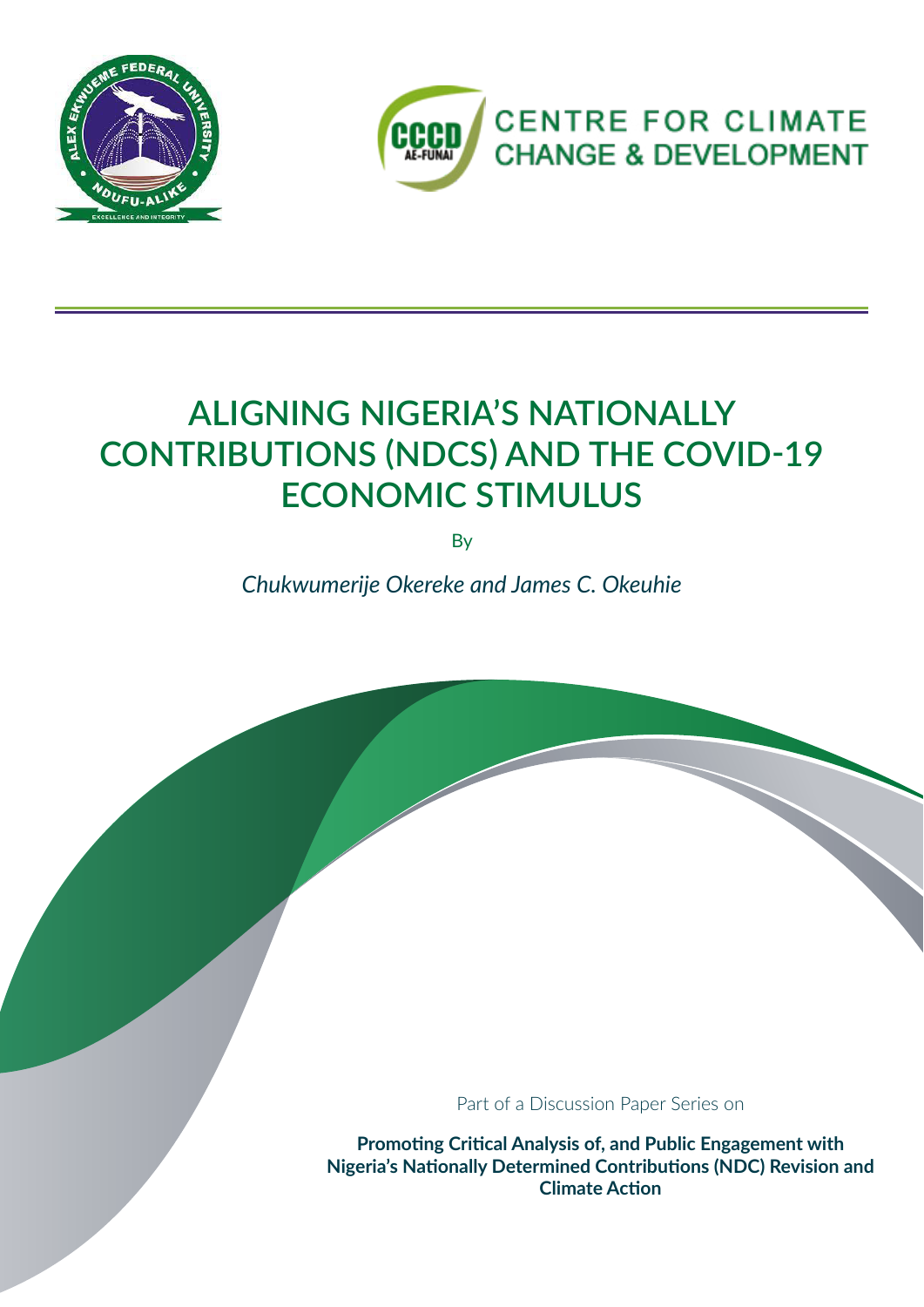This paper is one of the analyses commissioned and published by the Center for Climate Change and Development Alex Ekwueme Federal University Ndufu-Alike Nigeria (CCCD-AEFUNAI) as part of the "Promoting Critical Analysis of, and Public Engagement with Nigeria's Nationally Determined (NDC) Revision and Climate Action" project.

#### **Copyright@2021 CCCD-AE-FUNAI**

This copyright material is not for commercial use or dissemination (print or electronic). For personal, corporate, or public policy research, or educational proposes, proper credit (bibliographic reference and/or corresponding URL) should always be included.

Cite this report as:

*Chukwumerije Okereke and James C. Okeuhie (2021). Aligning Nigeria's Nationally Determined Contributions (NDC) and The Covid-19 economic stimulus, Center for Climate and Development, Alex Ekwueme Federal University Ndufu-Alike Nigeria Discussion Paper*

#### **Promoting Critical Analysis of, and Public Engagement with Nigeria's NDC Revision and Climate Action Project**

The Promoting Critical Analysis of, and Public Engagement with Nigeria's NDC Revision and Climate Action Project is a project implemented by the Climate Change and Development Centre, Alex Ekwueme Federal University, Ndufu-Alike Ikwo, in partnership with the World Resources Institute (WRI) with funding from the IKEA Foundation. The project is geared towards providing independent critical analysis and input into the revision process of Nigeria's Nationally Determined Contribution (NDC) which is due for submission in November 2020. The project is also intended to increase public awareness of, and stakeholders' engagement in the revision and subsequent implementation of the revised NDC. It is also expected that the project will increase public awareness of climate change in Nigeria more broadly. The project aims to help widen the horizon of the discourse and strongly complement the government-led NDC revision process with the support of the NDC Partnership through the Climate Action Enhancement Package (CAEP), by injecting academic analysis and more public debate into the process.

#### **Disclaimer**

The report was written by independent experts who have not been nominated by their governments. Any views expressed in the paper do not necessarily reflect the views of CCCD-AEFUNAI or WRI.

**Principal Investigor and Managing Editor : Prof. Chukwumerije Okereke (Director CCCD-AEFUNAI)**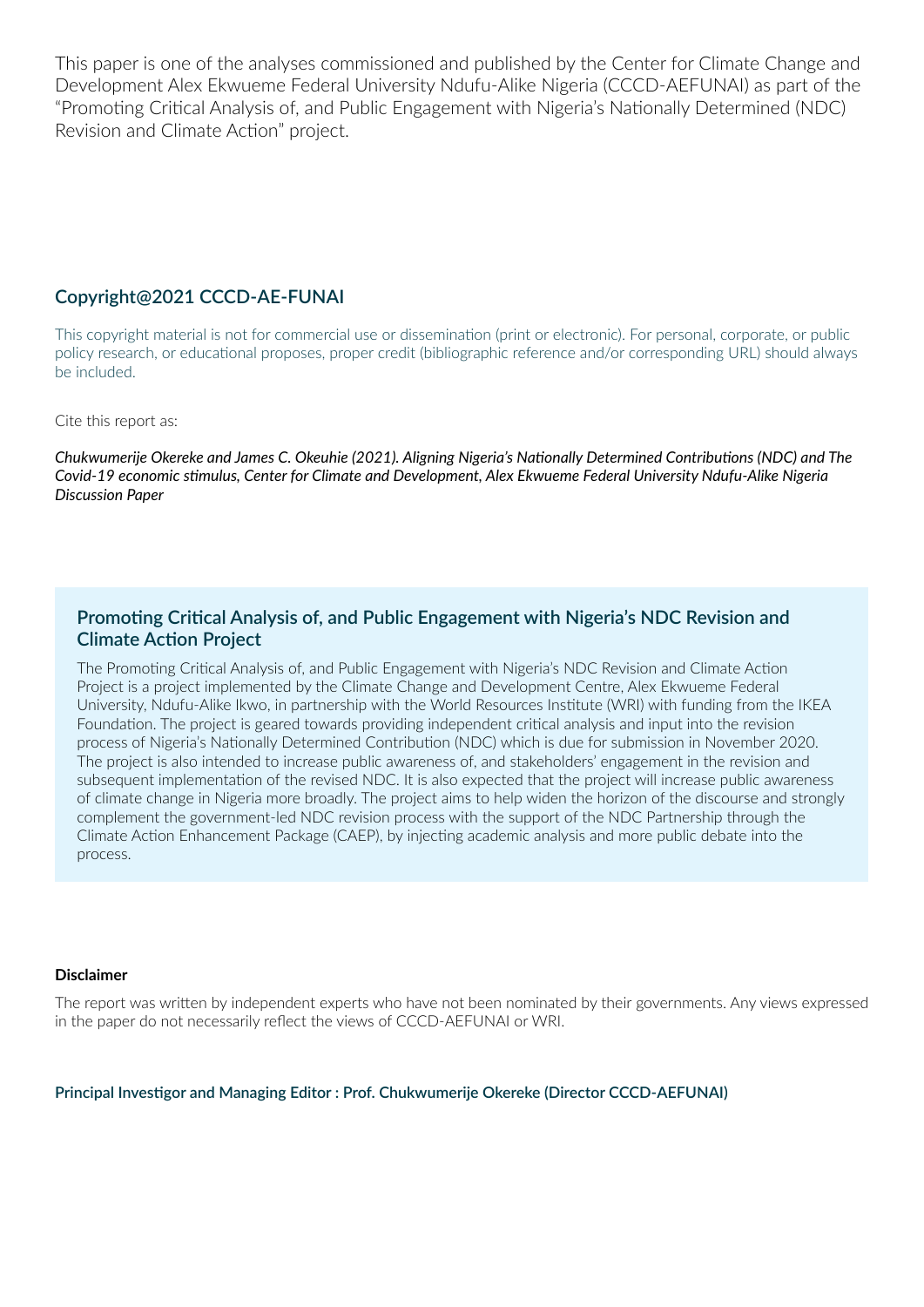# TABLE OF **CONTENTS**

|     | 2.1 Mitigation contributions-Unconditional and conditional5      |  |
|-----|------------------------------------------------------------------|--|
|     |                                                                  |  |
|     |                                                                  |  |
|     |                                                                  |  |
| 4.0 |                                                                  |  |
| 5.0 | Alignment, Tensions, and Gaps between the stimulus and the NDC12 |  |
|     |                                                                  |  |
|     |                                                                  |  |
|     |                                                                  |  |
|     |                                                                  |  |
|     |                                                                  |  |
|     |                                                                  |  |
|     |                                                                  |  |
|     |                                                                  |  |
|     |                                                                  |  |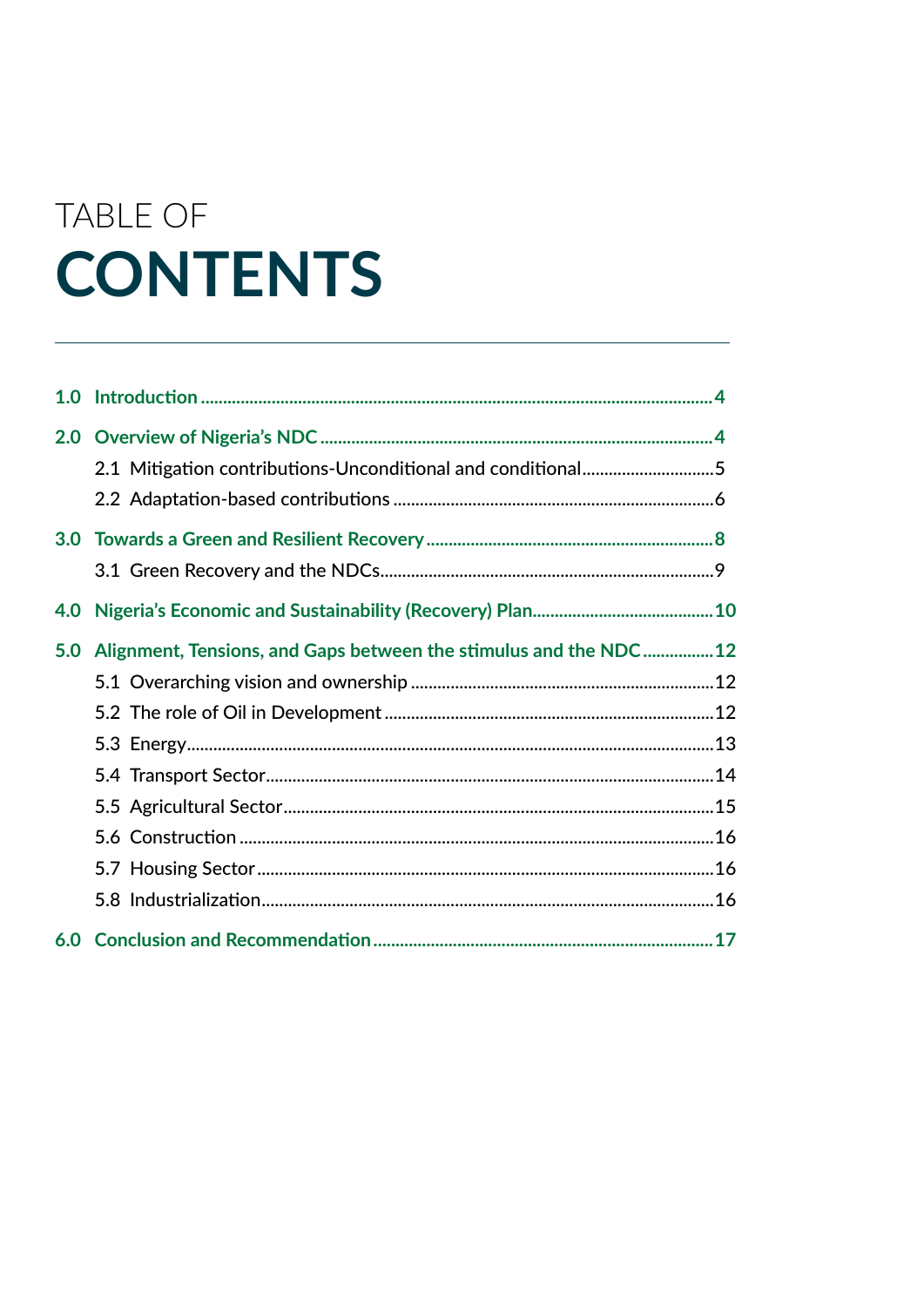## 1.0 Introduction

The last two decades have seen Nigeria experience mixed fortunes in its economic development. Between 2000 and 2014, Nigeria witnessed substantial macroeconomic growth with an average annual Gross Domestic Product (GDP) growth of about 8%.<sup>1</sup> Buoyed by this progress, the Nigerian government, in her mainstream economic plan, Vision 2020, established a target to make the nation among one of the top 20 economies in the world by 2020.<sup>2</sup> However, since the global oil shock in 2015, economic growth has been sluggish and following the COVID-19 lockdown in April 2020, Nigeria's economy contracted by 6.1%, making the country vulnerable to another round of recession after those it has already suffered in the recent past.

The COVID-19 pandemic has vastly exacerbated the economic challenges in Nigeria. A recession is now projected for 2021 and according to figures credited to the World Bank additional 11 million people will be pushed into extreme poverty if no action is taken.<sup>3</sup> The Nationally Determined Contribution (NDC) submitted by Nigeria in 2015 indicates that Nigeria wishes to use its climate policies as part of wider measures to achieve low-carbon,

resilient, and equitable economic growth.<sup>4</sup> However, the increase in poverty induced by the COVID-19 pandemic could suggest that Nigeria has become even more vulnerable to climate change as it will have less financial ability to invest in climate adaptation and climateresilient infrastructure.5 Following the limited emphasis on mitigation and adaptation in the Nigeria Economic Sustainability Plan(NESP), there may also be a temptation to deprioritize climate mitigation ambitions in a bid to pursue rapid economic growth and pull millions out of poverty, but this would mean missing out on opportunities to overcome the current crisis and achieve longer-term gains. Indeed, national and global responses to COVID-19 could provide Nigeria with an opportunity to build back better by closely integrating climate action with COVID-19 recovery measures. This article explores how the new NDC that is being crafted by the government could be more closely connected withpost-COVID-19 economic stimulus so that the two strands can reinforce one other and help put the country on the path to a just green transition.

## 2.0 Overview of Nigeria's NDC

Nigeria's first round of the NDC, like that of many other countries, was submitted in 2015 following the Paris Agreement, which symbolized a new era of global climate action. Nigeria pledged an unconditional contribution of 20% in emission reduction and a conditional contribution of 45% reduction by 2030 based on the 2010 baseline (see **figure 1** below).

There is therefore a concern that the actual efforts on the ground to drive green, climate-resilient sustainable

growth in Nigeria may be far less than is required to meet ambition.<sup>6</sup> For example, the nations do not seem to be on track to end glass flaring, which contributes over 58 million tons of carbon dioxide to the atmosphere and a significant proportion of Nigeria's total greenhouse gas (GHG) emissions.7 Also while there have been some notable developments in the installation of renewable energy across some parts of the country, the prospect of achieving the target of having 30% of renewable energy in the national portfolio by 2030 seems dim.

- 3. *https://punchng.com/poor-nigerians-will-reach-100-million-by-2022-world-bank/*
- 4. *https://www4.unfccc.int/sites/ndcstaging/PublishedDocuments/Nigeria%20First/Approved%20Nigeria%27s%20INDC\_271115.pdf*.

7. Ibid



<sup>1.</sup> *https://www.worldbank.org/en/country/nigeria/overview*.

<sup>2.</sup> *https://nigerianstat.gov.ng/pdfuploads/FIRST\_NIP\_REPORT\_STRUCTURE.pdf*.

<sup>5.</sup> Okereke, C. (2020) "Nigeria should urgently draft a national green growth plan"h*ttps://guardian.ng/property/environment/nigeria-should-urgently-draft-a-nationalgreen-growth-plan/*.

<sup>6.</sup> Okereke, C., (2020) "COVID-19 Presents Opportunity to End Gas Flaring" *https://www.thisdaylive.com/index.php/2020/05/26/okereke-covid-19-presents-opportunity-to-end-gas-flaring/*.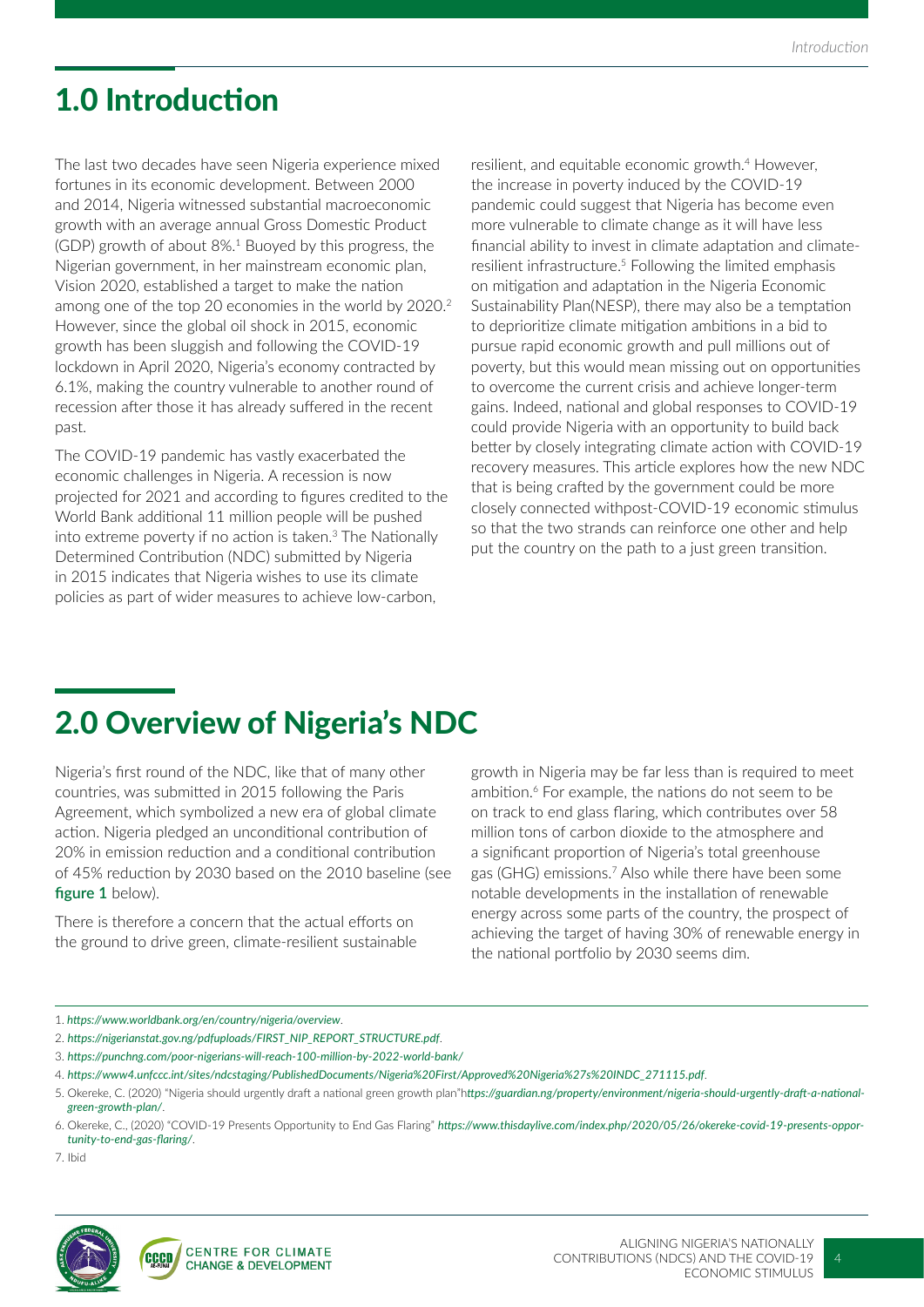



### 2.1 Mitigation Contributions – Unconditional and Conditional

In Nigeria's NDC, the specific mitigation measures proposed were to a large extent developed and adopted from existing national policies, guided by criteria considered critical to the successful reduction of the emission of Greenhouse Gases (GHGs). Below are the key mitigation contributions given for meeting the NDC's targets.<sup>8</sup>

*Source:* Nigeria's NDC 2015

#### **Table 1:** *Key mitigation contributions to meet NDC targets*

#### **Sectors and key activities**

#### **A Energy**

- Commitment to increase renewables, particularly decentralized energy generation
- Deployment of multi-cycle power stations to reduce emissions from existing power plants
- Scaling-up of power stations for increased and higher power output
- Enforcement of energy efficiency
- Scaling-up of use of natural gas to displace liquid fuels

#### **B Oil and Gas**

- Improved enforcement of gas flaring restrictions
- Development of Gas-to-Power plants at gas flare sites (microgrid)
- Blending 10% by volume of Fuel-Ethanol with gasoline (E10) and 20% by volume of biodiesel with petroleum diesel (B20) for transportation fuel

#### **C Agriculture and land use**

- Adoption of climate-smart agriculture
- Cessation of widespread use of charcoal for household cooking and heating

#### **D Industry**

- Benchmarking against international best practice for industrial energy usage
- Adoption of green technology in industries

#### **E Transport**

- Making a modal shift from air to high-speed rail
- Moving freight to rail
- Upgrading roads
- Increasing urban transit
- Introducing toll roads/ road pricing
- Increasing use of CNG
- Reforming petrol/ diesel subsidies

8. Nigeria's Nationally Determined Contributions. Federal Republic of Nigeria, 2015.

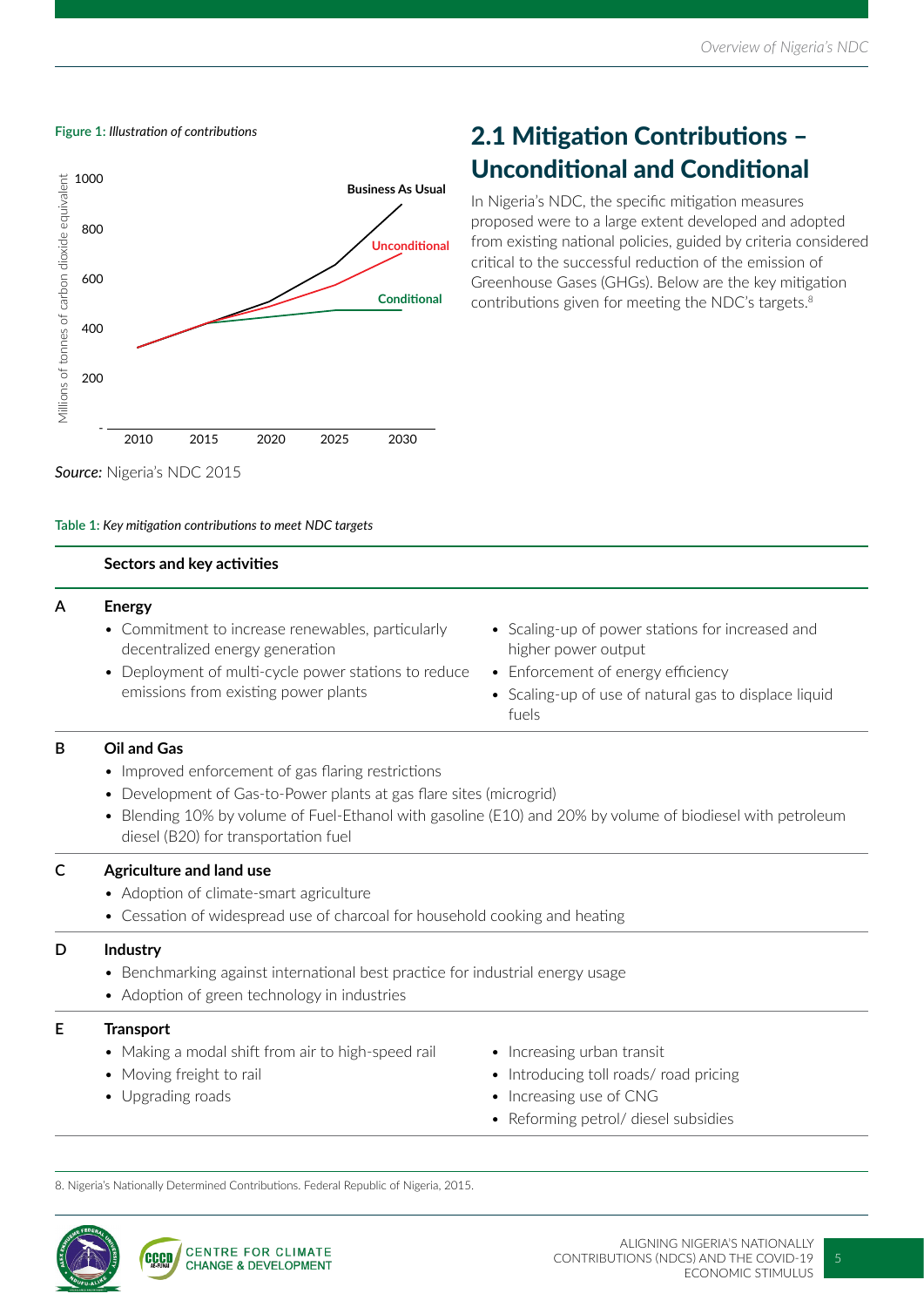**Table 2** below shows the amount of potential GHG reduction expected from the primary mitigation measures in Nigeria's NDC and the percentage each measure could contribute towards the NDC's targets. According to the NDC's sector plans, these five sectors (energy, oil and gas, agriculture and land use, industry, transport) cover more than 80% of the Nigerian economy and its associated emissions, thereby providing further clarification about how Nigeria anticipates meeting the contributions detailed in its NDC.

### 2.2 Adaptation-based Contributions

Nigeria is very vulnerable to climate change. The country is heavily impacted by drought and desertification in the North, flooding in the South, and deforestation in the South-West, South-East, and South-South geopolitical zones. The adaptation measures proposed in the NDC are drawn heavily from Nigeria's National Adaptation Strategy and Plan of Action for Climate Change Nigeria<sup>9</sup> which viewed climate change adaptation as an integral component of sustainable development, reducing vulnerability and enhancing the resilience and adaptive capacity of all economic sectors and people. **Table 3** below shows a list of some of the key adaptation strategies outlined in the NDC.

#### **Table 3:** *Adaptation strategies from Nigeria's NDC*

#### **Table 2:** *NDC GHG mitigation measures*

| <b>Sector</b>                              | <b>Million tons</b> Percentage<br>of GHG |     |
|--------------------------------------------|------------------------------------------|-----|
| Economy-wide energy<br>efficiency measures | 179                                      | 38% |
| Efficient gas power stations               | 102                                      | 21% |
| Work towards ending gas<br>flaring         | 64                                       | 13% |
| Climate-smart agriculture                  | 74                                       | 16% |
| Reducing transmission losses               | 26                                       | 5%  |
| Renewable energy                           | 31                                       | 7%  |

The emission reduction potential of key mitigation measures (Adapted from Nigeria's NDC (FGN, 2015))

#### **STRATEGIES, POLICIES, PROGRAMMES, AND MEASURES FOR KEY SECTORS**

#### **A AGRICULTURE (CROPS AND LIVESTOCK)**

- Adopt improved agricultural systems for both crops and livestock
- Implement strategies for improved resource management (for example, increase the use of irrigation systems that use low amounts of water)
- Focus on agricultural impacts in the savanna zones, particularly the Sahel (the areas likely to be most affected by the impacts of climate change).
- Improve agricultural systems for both crops and livestock

9. National Adaptation Strategy and Plan of Action on Climate Change for Nigeria (NASPA- CCN). csdevnet.org/wp-content/uploads/NATIONAL-ADAPTA-TION-STRATEGY-AND-PLAN-OF-ACTION.pdf

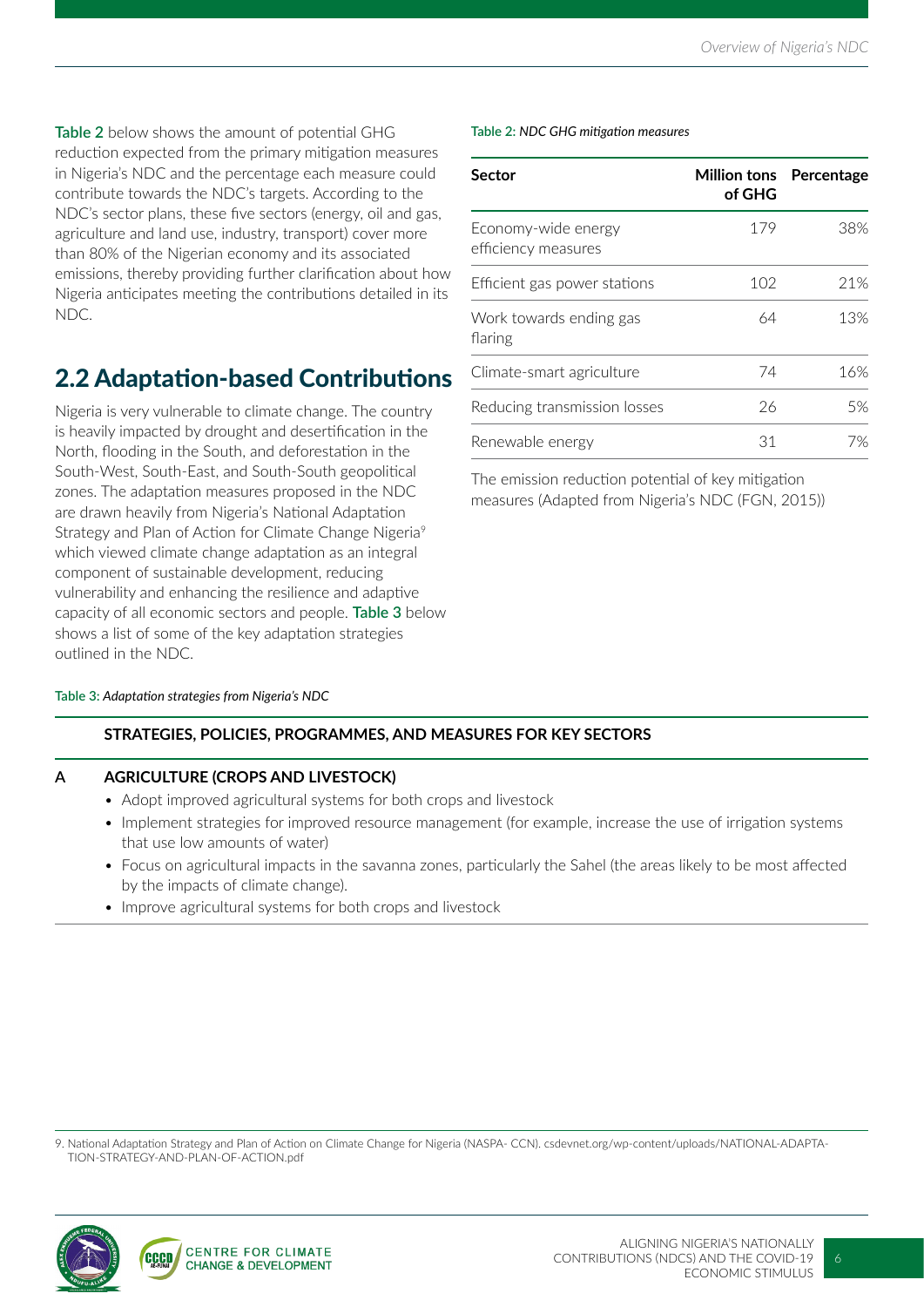#### **STRATEGIES, POLICIES, PROGRAMMES, AND MEASURES FOR KEY SECTORS**

#### **B ENERGY**

- Increase protective margins in construction and placement of energy infrastructure
- Undertake risk assessment and risk-reduction measures to increase sector resilience
- Strengthen existing energy infrastructure, in part through early efforts to identify and implement all possible 'no regrets' actions
- Develop and diversify secure energy backup systems to ensure both civil society and security forces have access to emergency energy supply
- Expand sustainable energy sources and decentralize transmission to reduce the vulnerability of energy infrastructure to climate impacts

#### **C FORESTS**

- Strengthen implementation of the national Community-Based Forest Resources Management Programme
- Support review and implementation of the National Forest Policy
- Develop and maintain a frequent forest inventory system to facilitate monitoring of forest status and initiate a research program on a range of climate change-related topics, including long-term impacts of climatic shifts on closed forests
- Provide extension services to CSOs, communities, and the private sector to help establish and restore community and private natural forests, plantations, and nurseries
- Improve management of forest reserves and enforce low-impact logging practices

#### **D TRANSPORTATION**

- Include increased protective margins in construction and placement of transportation and communications infrastructure (i.e., higher standards and specifications)
- Undertake risk assessment and risk-reduction measures to increase the resilience of transportation and communication sectors
- Strengthen existing transportation and communications infrastructure, in part through early efforts to identify and implement all possible 'no regrets' actions
- Develop and diversify secure communication backup systems to ensure both civil society and security forces have access to emergency communication methods

#### **E INDUSTRY**

- Increase knowledge and awareness of climate change risks and opportunities
- Undertake and implement risk assessments and risk-reduction measures
- Incorporate climate change into ongoing business planning
- Review and enforce land-use plans in industrial areas in light of climate change
- Encourage relocation of high-risk industries, facilities, and markets
- Promote and market opportunities emerging from climate change
- Encourage informal savings and insurance schemes, and arrange for the availability of medium-term credit (especially for industries in crisis)

*Source:* Nigeria's NDC 2015

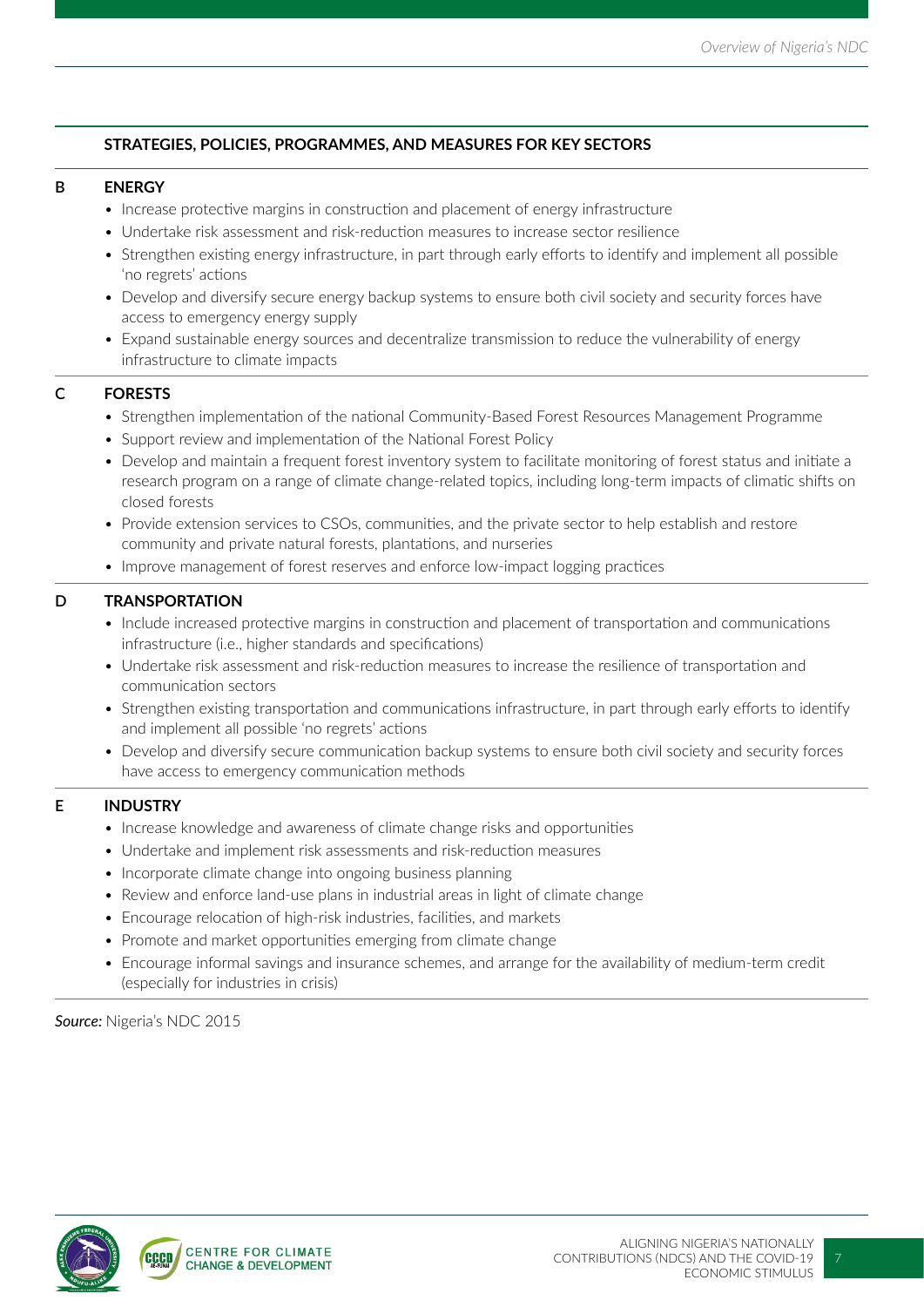## 3.0 Towards a Green and Resilient Recovery

The concept of green recovery has a long history in academic discourse but became popular during the economic crisis of 2008 where it becomes identified as a roadmap as an alternative paradigm that offers a road map to economic development objectives in line with the principles of sustainability.<sup>10</sup> In its latest incarnation or resurgence, the concept of green recovery is mostly concerned with integrating climate and environmental goals in the suite of regulatory and fiscal reforms to revive economic growth and following the COVID-19 pandemic. The objective of green recovery is therefore to highlight policies and solutions that tackle climate change while also responding to the need to reboot economies from the impact of the COVID-19 pandemic. By adopting green recovery policies, countries can pave the way for economic recovery and sustainable, lasting jobs based on environmentally sensitive business models.

Proponents of green recovery argue that the capacity to the opportunity to achieve global sustainable development rests on the purist of clever economic recovery plans that is capable of combating health pandemic and climate crises simultaneously through a short-term recovery effort. Green recovery enjoys broad support from political parties, governments, activists, and academia across the world although there is a lack of agreement over the specific plans to achieve the objective. However notable policies advocated have included reduction of coal, oil, and gas use, as well as the investment in clean transport, renewable energy, eco-friendly buildings, and sustainable corporate or financial practices. There is wide agreement that adhering to the concept of green growth would entail that any growth and recovery plan undertaken by countries should be directed towards addressing environmental and social concerns in society while also providing economic gains and benefits.11

However, while the concept of green recovery has a wide intellectual appeal, there are concerns that issues ranging from financial implications, national economic concerns, continued support for fossil fuel among other factors appear to be hindering countries from sufficiently including climate actions in their stimulus packages.12 In their bid to raise awareness on the concept of green recovery and the broad of policies and measures that can support the approach, the World Resources Institute (WRI) and the Federal Ministry for the Environment, Nature Conservation, and Nuclear Safety (BMU) organized a series of Global Dialogues on the global responses to COVID-19 and how these could align with the objectives of the Paris Agreement and with Sustainable Development Goals (SDGs).<sup>13</sup> The Dialogues arrived at five key recommendations for attaining a just green transition including the need for targeted and ramped up investment, the need to put people at the heart of a green and resilient recovery, and the need for international cooperation and solidarity to ensure coordination of efforts and support for developing countries.

The above recommendations are all relevant for Nigeria. In the context of widespread and increasing poverty, there is a need to ensure that recovery efforts do not target only macroeconomic growth and stability but also at providing jobs and improving the livelihood of millions that are teetering at the margins of poverty and economic hardship. There is a need to scale up investment in green infrastructures such as railways and renewable energy. Green recovery for Nigeria would entail the decarbonization of critical sectors of the economy that are carbon-intensive such as the oil and gas industry. For Nigeria, in many cases focusing on the sectors already identified in the NDC as entry points for green recovery efforts offer plenty of opportunities to align climate action with economic growth while minimizing duplication and complexities. Finally, there is no doubt given the scale of action that international assistance and solidarity will be required to achieve enduring success in any ambitious green recovery initiative.

13. Manish B., and Norbert G. (2020). World Resources Institute *https://www.wri.org/blog/2020/09/5-pillars-green-and-resilient-recovery-covid-19*.



<sup>10.</sup> Ehresman, T. G., & Okereke, C. (2015). Environmental justice and conceptions of the green economy. International Environmental Agreements: Politics, Law and Economics, 15(1), 13-27.

<sup>11.</sup> Jose A. O., "The transition to a Green Economy: Benefits, challenges, and risks from a sustainable development perspective"*https://plagiarism.repec.org/trica-papuc/trica-papuc2.pdf*.

<sup>12.</sup> Yamide D. and Joel J., (2020). Not Enough Climate Action in Stimulus Plans. World Resources Institute *https://www.wri.org/blog/2020/09/coronavirus-green-economic-recovery*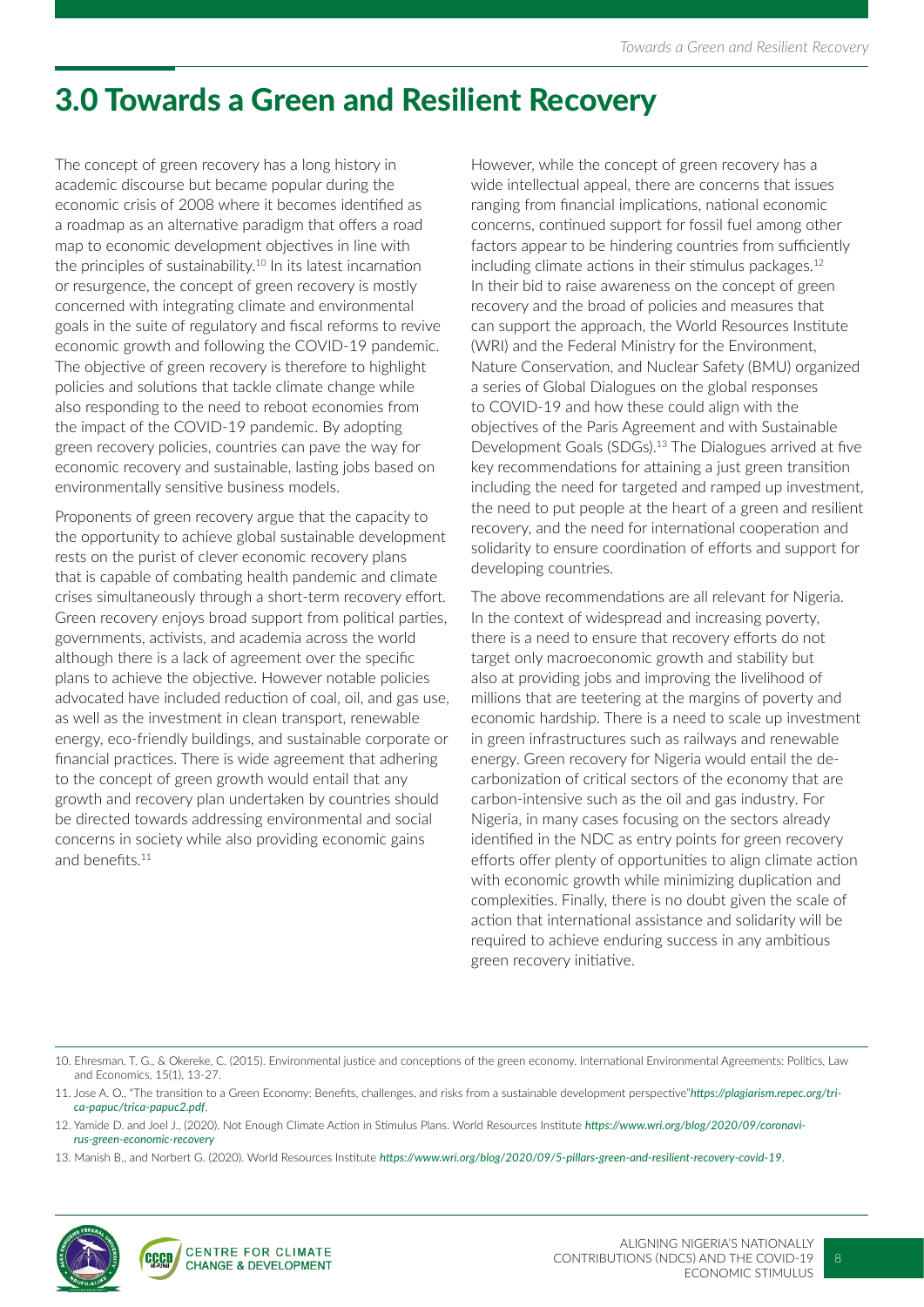### 3.1 Green Recovery and the NDCs

Before the outset of COVID-19, the world was already grappling with a wide-range impact of climate change such as sea-level rise, droughts, and increased intensity and frequency of extreme weather events like heatwaves, flooding, and wildfires. The Paris Agreement negotiated under the United Nations Convention on Climate Change (UNFCCC) set an ambitious goal to keep the global temperature rise to well below 2 degrees Celsius above pre-industrial levels and to pursue efforts to limit the temperature increase even further to 1.5 degrees Celsius by the end of the century. Additionally, the agreement aims to increase the ability of countries to deal with the impacts of climate change, and at making finance flows consistent with low GHG emissions and climate-resilient pathways.

A key instrument for meeting the Paris goal are the Nationally Determined Contributions (NDCs) through which Parties to the Agreement intended to communicate their climate actions. The Paris Agreement provided that Paries will need to update their NDCs every five years ostensibly to make them more ambitious. In accordance, many countries are in the process of updating their NDCs before the outset of Covid.

Though COVID-19 recovery plans and the NDCs have differing goals with the former being concerned with revitalizing economies and the latter focusing on climate action, it is possible to envisage approaches that can enhance the complementarity of these two important national development plans. Aligning the NDC and the Covid-19 Recovery plans can increase their utility and effectiveness in facilitating climate action, building

resilience, and finding solutions on core economic and social objectives in sustainable sectors such as power, agriculture, and food, transport, and land use. The World Resource Institute<sup>14</sup> have provided a detailed "building block"14 approach for conceptualizing how NDC and Covid-19 recovery effort could be aligned (**Figure 2** Below).

The Building blocks approach for coupling green recovery and the NDCs as proposed by the WRI comprises a set of parameters that includes outcomes, goals, measures, and their mid-term benefits, as well as measures with immediate stimulus benefit. The approach targets a 2050 outcome of net-zero emissions and a climate-resilient world, while also setting an earlier ambitious NDCs target sustainable development goals for 2030. Climate measures embedded in their approach include carbon pricing, fossil fuel subsidy reform; research and development will function as mid-term benefits. Immediate stimulus benefits are numerous and include support for wind and solar PV, grid modernization investments, walking and cycling infrastructure, electric vehicle charging infrastructure, building efficiency upgrades, adaption and resilience investments, public transit and railways, land and forest restoration, and agroforestry. The consideration for the above is a deliberate attempt to provide longer-term policy signal that will propel investments, especially in the COVID-19 pandemic. Adopting the measures mentioned above will ensure achieving the Paris Agreement, establish a resilient and strong economy that can withstand future health or environmental catastrophes, to actualize this, governments must understand the dynamics and thus identify potentials as well as the procedure to harnessing them to achieve complementary outcomes.

| <b>2050 OUTCOMES</b>                                               | NET-ZERO EMISSIONS AND CLIMATE-RESILIENT WORLD      |                                          |                                                                                          |                                       |                |                                                       |
|--------------------------------------------------------------------|-----------------------------------------------------|------------------------------------------|------------------------------------------------------------------------------------------|---------------------------------------|----------------|-------------------------------------------------------|
| <b>2030 GOALS</b>                                                  | Ambitious NDC targets Sustainable Development Goals |                                          |                                                                                          |                                       |                |                                                       |
| <b>CLIMATE MEASURES</b><br><b>WITH MID-TERM</b><br><b>BENEFITS</b> | <b>Carbon pricing</b>                               |                                          | Fossil fuel subsidy reform                                                               |                                       | <b>R&amp;D</b> |                                                       |
| <b>CLIMATE MEASURES</b><br><b>WITH IMMEDIATE</b>                   | Support for wind<br>and solar PV                    |                                          | <b>Grid modernization</b><br><b>Walking and cycling</b><br>infrastructure<br>investments |                                       |                | <b>Electric vehicle</b><br>charging<br>infrastructure |
| <b>STIMULUS BENEFITS</b>                                           | <b>Building efficiency</b><br>upgrades              | Adaptation and<br>resilience investments |                                                                                          | <b>Public transit and</b><br>railways |                | Land & forest<br>restoration and<br>agroforestry      |

#### **Figure 2:** *Building Block Approach for Aligning NDC Enhancement and COVID-19 Recovery*

#### *Source:* World Resources Institute

14. David Waskow et al. (2020), NDC Enhancement and COVID-19 Recovery: Building Blocks for a Sustainable Future. September 23, 2020. NDC Enhancement and COVID-19 Recovery: Building Blocks for a Sustainable Future | World Resources Institute (wri.org)

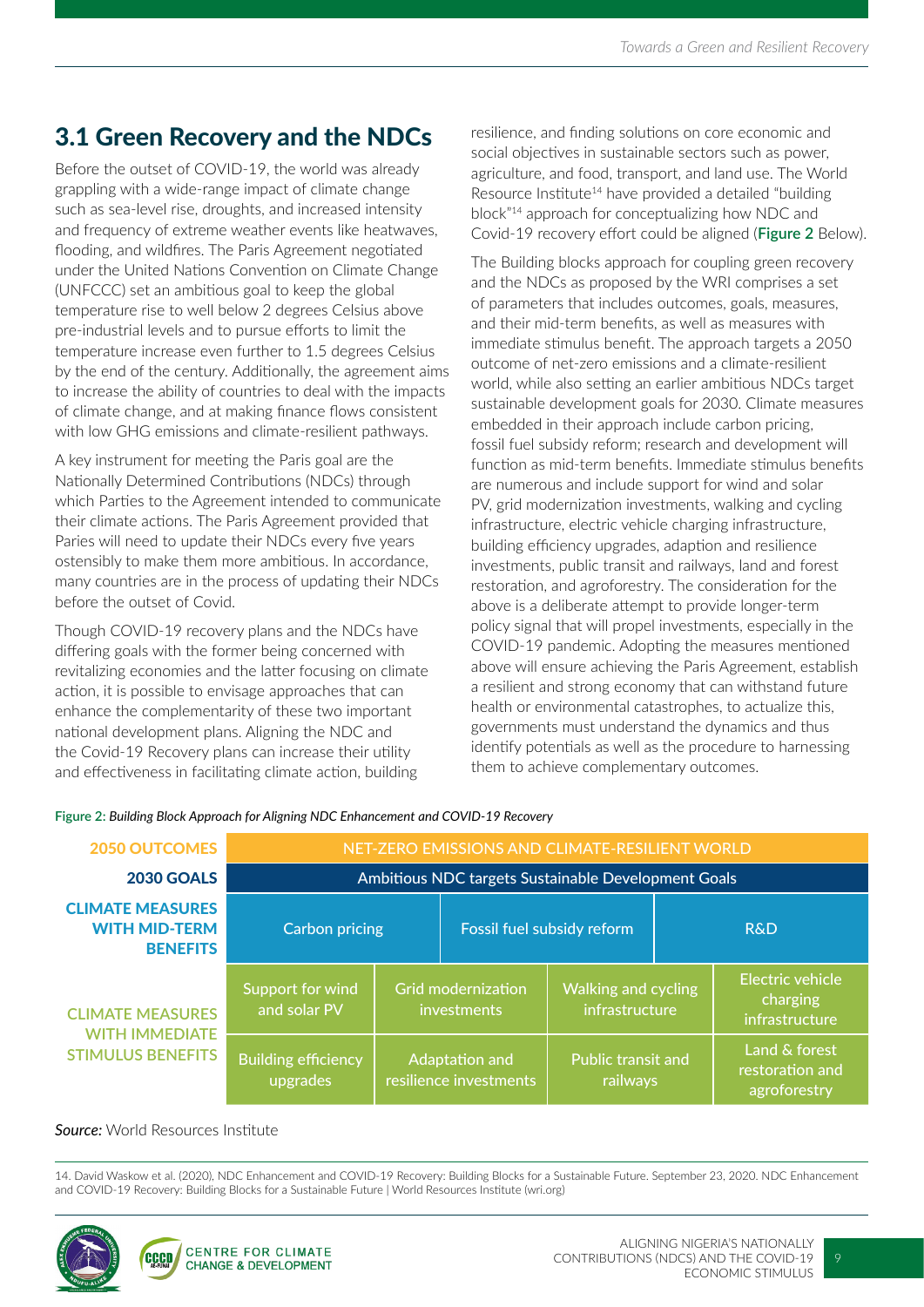## 4.0 Nigeria's Economic and Sustainability (Recovery) Plan

Like many other countries around the world, Nigeria is keen to revamp its economy after the COVID-19 lockdown.<sup>15</sup> In June 2020, President Muhammadu Buhari released the Nigeria Economic Sustainability Plan (NESP) which is intended to provide a roadmap to stimulate the economy in response to the impact of the corvid-19 pandemic.16

The NESP earmarks a stimulus spending package of N2.3 trillion (\$5.9 billion) to stabilize and keep economic contraction to minus 0.59%.17 The stimulus package leverages the nation's mainstream economic development strategy, the Economic Recovery and Growth Plan (ERGP) which was stipulated to run from 2017 to 2020 but is focused on a small number of selected sectors.18

The key objectives of the NESP include:

- Stimulating the economy by preventing business collapse and ensuring liquidity;
- Retaining or creating jobs using increased investment and labour-intensive methods in key areas like agriculture, housing, and facility maintenance;
- Undertaking growth-enhancing and job-creating infrastructural investments in roads, bridges, solar power, and communications technologies;
- Promoting manufacturing and local production at all levels and advocating the use of made-in-Nigeria goods and services, as a way to create job opportunities, achieve self-sufficiency in critical sectors of the economy, and curb unnecessary demand for foreign exchange which might put pressure on the exchange rate; and
- Extending protection to the very poor and other vulnerable groups – including women and persons living with disabilities - through pro-poor spending.

Key projects and actionable plans in the NESP document – which the government says are designed to sustain economic activity, boost production, create the maximum possible number of jobs, and avoid foreign exchange – include:

### **A - Agriculture**

- Identifying between 20,000 and 100,000 hectares of land per State for agricultural use;
- Exploring financing options so that smallholder farmers can access interest-free credit with only a small administrative charge;
- Involving individual farmers and agricultural cooperatives to increase agricultural labour
- capacity nationally;
- Partnering with the private sector to implement strategies to increase yield per hectare including throughout-grower schemes and knowledge transfer protocols as well as greater access to energy for production and refrigeration.
- Guaranteeing markets and mitigating post-harvest losses for products through a combination of private sector offtakers, commodity exchanges, a government buy-back scheme, and strategic reserve purchases.
- Collaborating closely with state governments to implement Special Agro-Industrial Processing Zones.

### **B - Housing**

- Targeting 100% local input for the construction of 400 homes in all Local Government Area;
- Standardizing the design of homes for cost management and industrializing of the construction process;
- Identifying and selecting delivery partners (made up of groups of professionals and artisanal builders) as primary delivery channels;
- Working with state governments to identify land for housing construction in all Local Government Areas;
- Creating a 'Homes Warehouse' to buy any completed homes from delivery partners, in the absence of ready off-takers;
- Mortgaging or selling homes to the public via the Homes Warehouse;
- Encouraging private-sector involvement and facilitating maturity of the mortgage market to cater to the needs of middle-class Nigerians, while the government addresses the needs of low-income earners and the poor.

18. Business Highlight (2020). Failure of ERGP May Haunt Planned New Economic Development Plan – Expert.

*https://www.google.com/amp/s/businesshilights.com.ng/amp/failure-of-ergp-may-haunt-planned-new-economic-development-plan-expert/*



<sup>16.</sup> *https://statehouse.gov.ng/wp-content/uploads/2020/07/FACTSHEET-NESP-Agro-July-23-2020.pdf*

<sup>17.</sup> Nairametics Research team tracks (2020). Economy & Politics; Covid-19: Nigerian government explains how it will fund proposed N2.3 trillion stimulus. *https:// nairametrics.com/2020/06/16/covid-19-nigerias-explains-how-it-will-fund-n2-3-trillion-stimulus/*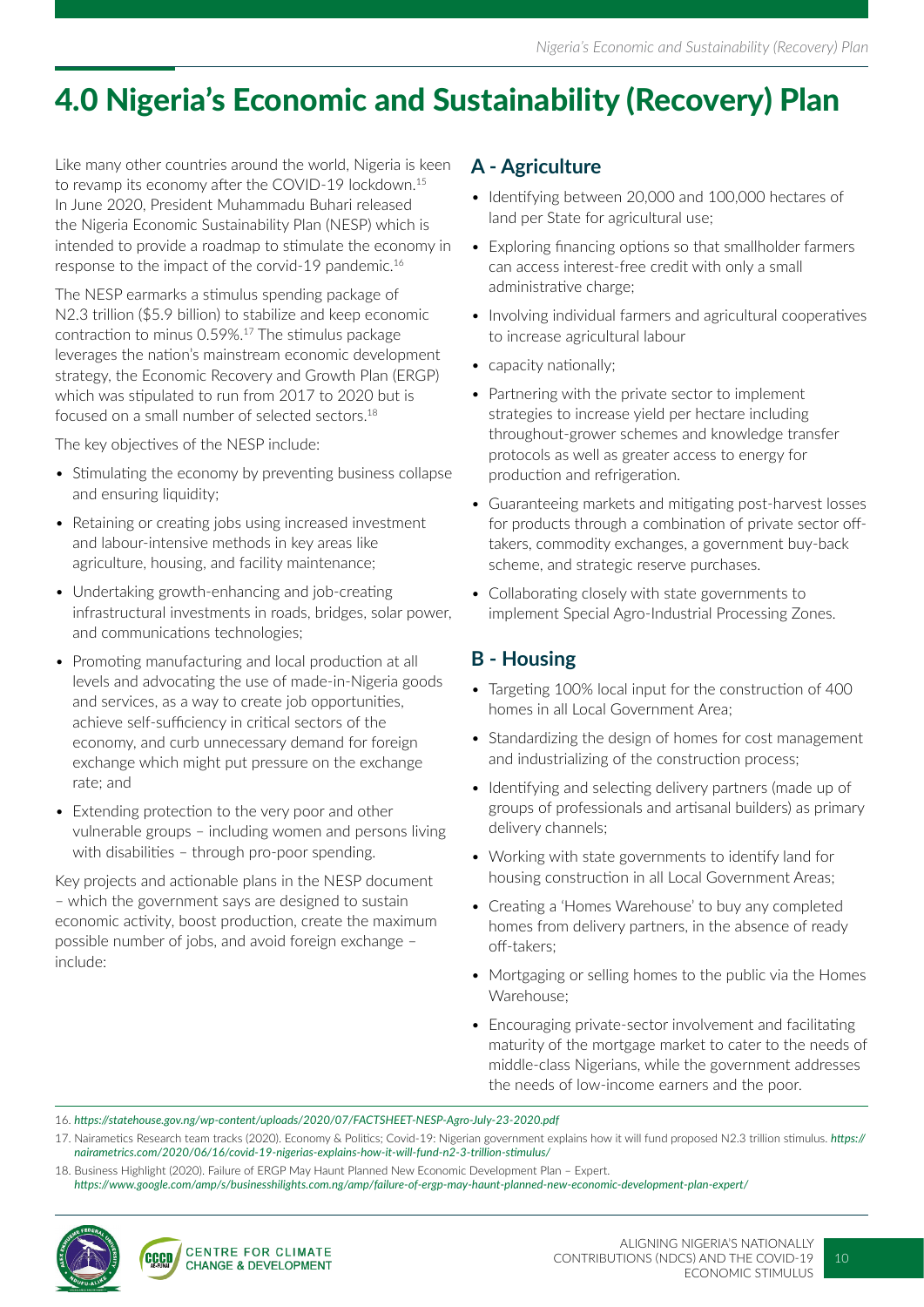### **C – Solar Power**

- Identifying locations for solar installations by working with state governments;
- Identifying prospective beneficiaries of solar power;
- Facilitating the participation of private-sector solar providers, including Small to Medium Enterprises (SMEs), in the deployment of solar power to 5 million households;
- Encouraging private-sector financing of off-grid solar energy projects with a minimum Tier 2(80W – 150W) system;
- Attracting investment from solar panel manufacturers into Nigeria, building on the work already done by the National Agency for Science and Engineering Infrastructure(NASENI) and others.

#### **D - Gas**

- Implementing National Gas Flare Commercialization Programme;
- Implementing National Gas Expansion Programme;
- Using Compressed Natural Gas (CNG) as vehicular (transportation) fuel;
- Implementing a detailed CNG penetration plan;
- Identifying in-country firms for CNG conversion kits and OEM companies;
- Providing incentives to reduce costs for conversion of vehicles and equipment that use other forms of energy;
- Introducing a roll-out programme for CNG utilization on identified interstate routes, including Abuja;
- Working with the Petroleum Technology Development Fund (PTDF) to develop local content and capacitybuilding initiatives for CNG conversion.
- Providing available gas resources along with existing pipeline infrastructure;
- Liaising with the Nigerian Export-Import Bank (NEXIM), the Bank of Industry Limited (BOI), and the Nigerian Content Development and Monitoring Board (NCDMB) to arrange finance for private-sector conversion garages and gas filling stations;
- Partnering with relevant stakeholders on the deployment of the pilot for modular CNG refilling stations, including conversion training and certification nationwide;
- Ensuring mass sensitization and public awareness across the country about the use of CNG, including safety measures.

### **E-Procurement**

- Collaborating with private sector Micros, Small and Medium Enterprises (MSMEs) associations;
- Soliciting interest from MSMEs to participate in the procurement;
- Verifying and screening applications from bidding MSMEs;
- Providing registration support with the Corporate Affairs Commission (CAC) for unregistered MSMEs;
- Actively collaborating with the private sector to create a large number of well-paid jobs for Nigerian youths.

### **F - Road**

- Mapping of roads that need repairs and interventions, including identifying vital economic installations to optimize economic activity and speed up transportation of people and goods;
- Providing finance to pay engineers, foremen, and labourers and to buy materials for road construction and repairs (granite, bitumen, cement, etc);
- Rehabilitating/constructing roads and bridges across the six geopolitical zones, including the provision of appropriate construction/engineering courses within Federal Tertiary Institutions;
- Engaging with communities and stakeholders especially on improving visibility, safety, and security on the roads.

#### **G - Science &Technology and Research.**

- Updating and implementing the 2012 Science, Technology, and Innovation Policy;
- Establishing Science and Technology Parks across the country;
- Rationalizing, revitalizing, and repositioning all Federal Research Institutes;
- Establishing programmes for utilization and commercialization of research outputs from Federal Research Institutes;
- Providing support for research on the reduction of postharvest losses of agricultural produce.

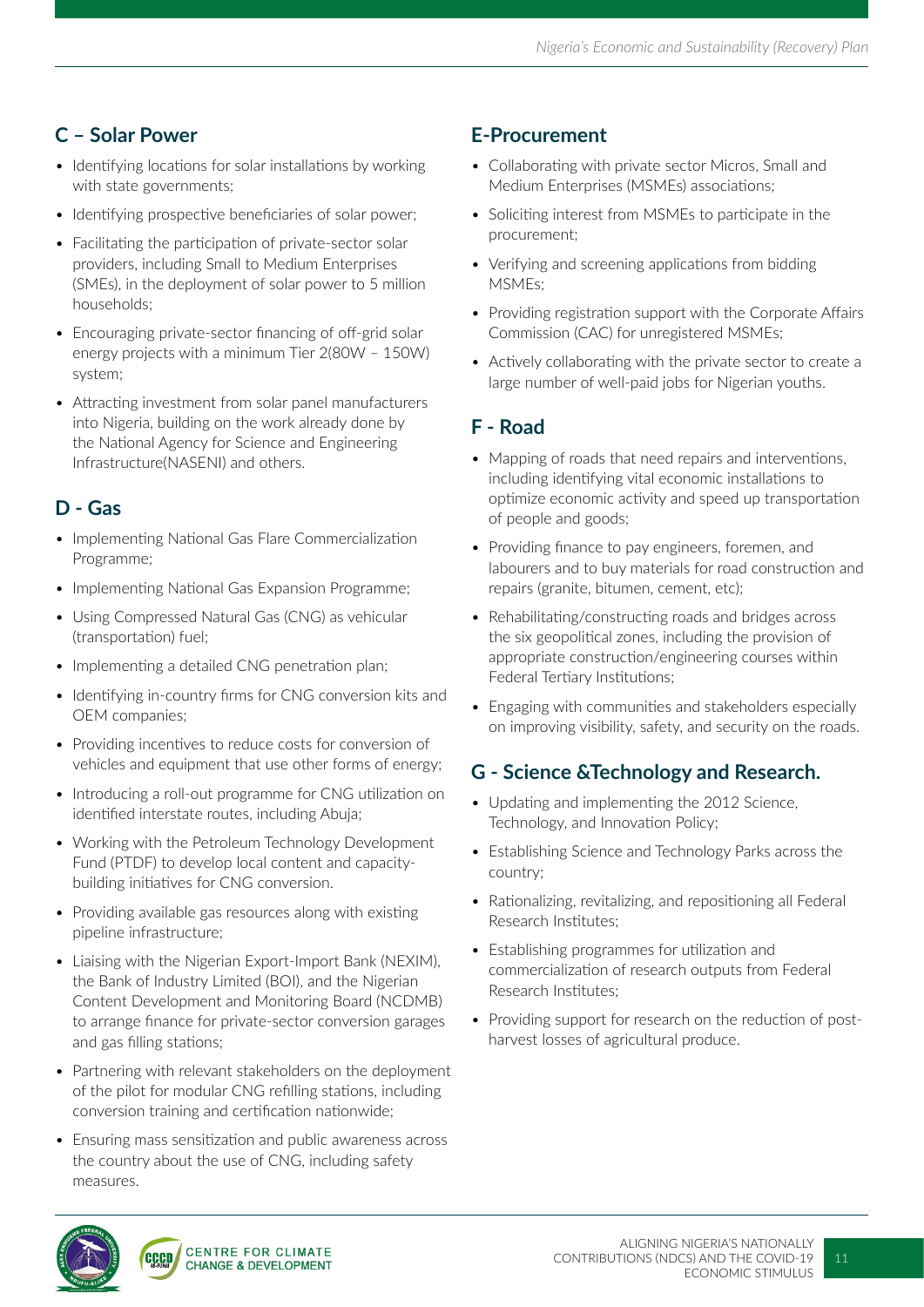## 5.0 Alignment, Tensions, and Gaps between the Stimulus and the NDC

To avoid exacerbating climate change and putting the economy and livelihoods at risk, it is important to reduce tension between the policies and measures in the Nationally Determined Contributions (NDCs) and those in the Nigerian Economic Sustainability Plan (NESP) or whatever national economic plan that will succeed the NESP. As matter of fact, it is vital that positive steps are taken to identify and strengthen areas of potential synergy between the NDC and such an economic plan. This is particularly important as Nigeria updates its NDC which will form the trust of the country's climate change action for at least the next five years. Aligning the new NDC with the NESP will help to increase the likelihood that the climate pledges made in the NDC will be implemented. Aligning the NDC and the NESP will also help to mainstream climate change into Nigeria's national development plan which should mean that any recovery effort is made more sustainable and resilient. The rest of the section explores the extent of alignment between Nigeria's NDC and the NESP pointing out the gaps, tensions, and areas where there are synergies.

### 5.1 Overarching Vision and **Ownership**

A look at Nigeria's NESP alongside its ERGP reveals important faultlines between these more economic development-focused national documents and the Nationally Determined Contributions developed in 2015 in the statement of the overarching vision and goals of the document. It is evident that the NESP which builds on the ERGP is focused on helping Nigeria achieve accelerated economic growth, including the specific target to become one of the top 20 world economies by 2020.<sup>19</sup> Why there is nothing inherently wrong with this ambitious target, what is disturbing is that that the NESP does not once mention climate change or the Nationally Determined Contributions in the entire length of the document. Reducing GHG emissions is mentioned only once, in connection with the target to support the creation of one million jobs through the conversion of 30 million homes from dirty fuels (kerosene, charcoal, and diesel) to LPG. It is also noteworthy that the Ministry of Environment is not one of the 11 ministries listed as being responsible for drafting the

NESP. Furthermore, the Ministry of Environment was not mentioned as one of the ones consulted to make any input into the drafting of the document. The lack of mention of climate change in the NESP and the limited involvement of the Ministry of Environment in drafting the sustainability plan does not signal an appreciation of the importance of the need to integrate climate action and the NDC in the Covid-19 recovery plan. Going forward it would be good to see the Ministry of Environment play a more significant role in the drafting of national economic plans with serious attention given to how to make climate change a central part of the long-term economic development of the nation. Another option that has worked in other regions is to have a Prime Minister/Presidential Council on Climate Change that can help to promote inter-ministerial coordination and ensure that the subject receives the desired attention in national economic development plans.

### 5.2 The role of Oil in Development

The NESP retains the EGRP's key ambition to place Nigeria on the path to economic growth by leveraging its vast fossil fuel resources. The ERGP makes clear that a major focus of the government was to pursue energy sufficiency in power and petroleum products by "urgently" increasing oil production, refining, and sales. The NESP also makes clear that increased oil exploitation remains a major priority: the very first objective in the NESP says that the government is keen to "identify fiscal measures for enhancing distributable oil and gas revenue".<sup>20</sup>

Given that Nigeria's economy is closely tied to oil and gas exports with profits from petroleum exports currently accounting for 86% of Nigeria's total export revenue, it is understandable that the NESP should look towards increased oil production to stimulate economic growth following the devastating impact of Covid-19. At the same time, in keeping with the ERGP, the NESP also sets out a commitment to increase local refining capacity to meet domestic demand and to become a net exporter of petroleum products. There is also a commitment to expand domestic gas production to meet the demand for power from manufacturers. It further commits to the exploration of coal and the construction of coal-powered plants in Nigeria.

19. The Nigerian Economic Recovery & Growth Plan – A Renewed Hope for Revival?" *https://www.templars-law.com/wp-content/uploads/2017/04/Nigerian-Economic-Recovery-Growth-Plan-A-Renewed-Hope-for-Revival-.pdf*

20. NESP, 2020. P.7

*https://www.vivideconomics.com/wp-content/uploads/2021/01/201214-GSI-report\_December-release.pdf https://www.energypolicytracker.org/*

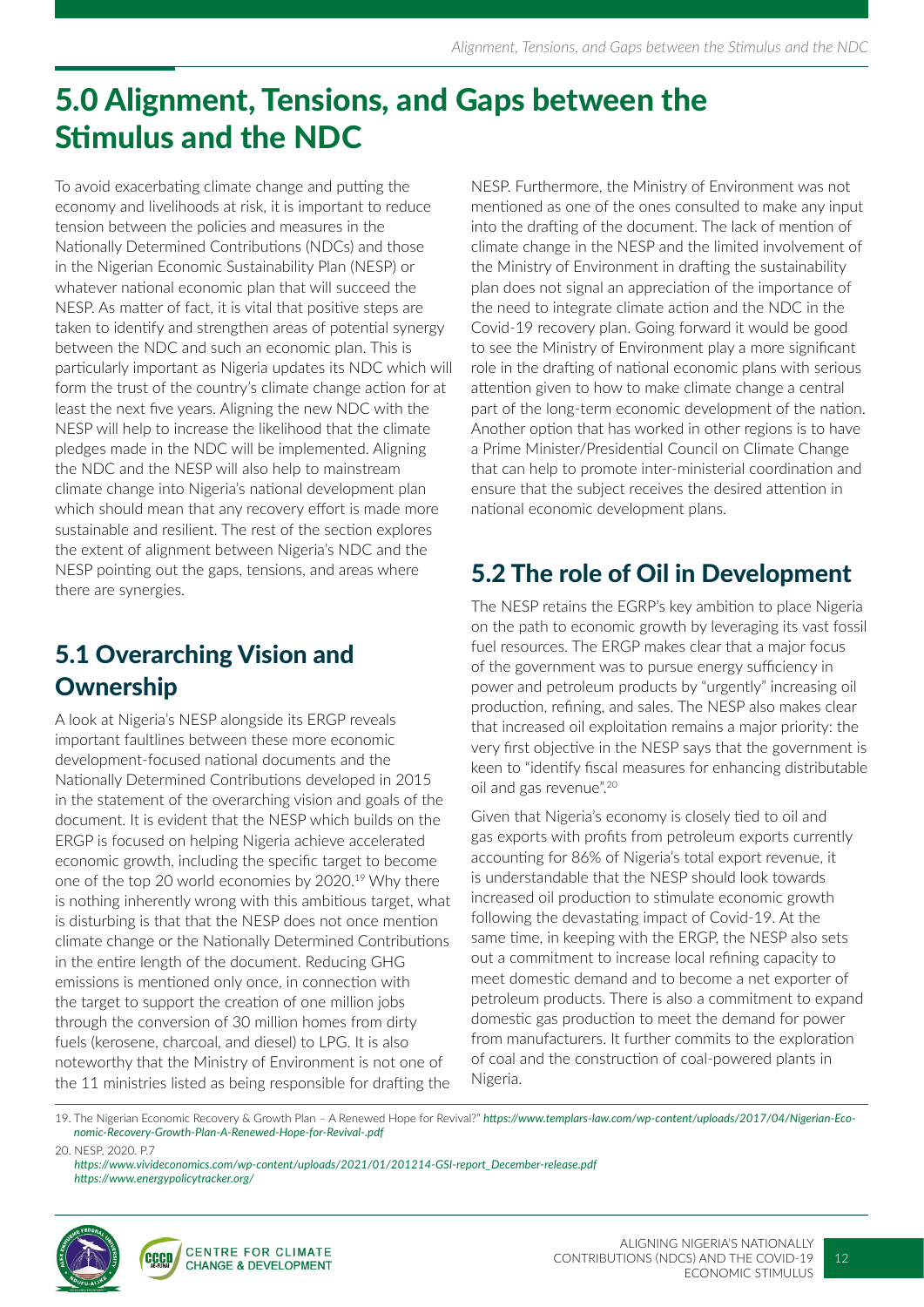However, while the push for more oil may seem like the logical step in the pursuit of a quick recovery and long term economic growth, it should also be noted that pouring more investment into more oil exploration seems to run contrary to Nigeria's commitments to pursue a low carbon path to economic development as stated in the Nationally Determined Contributions given that oil production and associated gas flaring constitutes some of the highest sources of GHG emission in the country. The original NDC recognised this tension and incorporated ending gas flaring as one of the key measures for meeting the NDC target but as indicated progress towards ending the gas flaring has not been as speedy as could have been hoped. Leaving aside the issue of carbon emissions from oil production, it is important for Nigeria to consider the future of oil in the context of wider global action on climate change and the transition to the green economy that is taking root around the world. The slump in oil price during the first round of the lockdown and the economic consequences that followed should have provided a preview of the fate that could befall oil-dependent economies in the event of stronger international climate targets and the consolidation of the ongoing global renewable energy revolution. While abandoning oil hastily may not be the solution, any effort the align the revised NDC and Nigeria's long term economic development plan must involve serious consideration of how to diversify Nigeria's economy away from the current supra-dependency on oil and promote the sectors that can help make Nigeria more climate resilience while creating green jobs and boosting sustainable economic growth.

### 5.3 Energy

Lack of modern energy access is a major constraint on Nigerian economic development. Currently, 76 million Nigerians, or 40.7% of the population, are not connected to the national power grid. For those who are connected, the power supply is a serious problem as approximately 90% of the total power demanded is not supplied. For several decades successive governments have been promising action to fix the problem of lack of energy access but the pace of expansion of electricity infrastructure in the country has remained slow. $21$  A key part of the energy goal in the NESP is the commitment to expand domestic gas production to meet the demand for power from manufacturers. The NESP also commits

to the exploration of coal and the construction of coalpowered plants in Nigeria. While the commitment to gas may be understandable, although there are still several concerns from the perspective of climate change policy, the commitment to pursue the construction of coal-fired power stations as part of the effort to meet the current energy demand seems very questionable. It is not clear to us that the models and projections undergirding the previous NDC countenanced with a burst of coal fire-powered stations in Nigeria in the coming decades. Hence the stated commitment to build coal-fire-powered stations represents a serious area of tension between the proposed climate target in the NDC and the NESP.

On the positive side, however, the NESP incorporates a commitment to support 250,000 jobs and impact up to 25 million beneficiaries through the installation of 5 million Solar Home systems and mini-grids as one of its core pillars. It is also stated that the provision of reliable electricity to health clinics will also be included as a priority area.22 It is hoped that the implementation of this project as part of the NESP will swiftly increase the stock of affordable energy by providing solar power to rural communities that have little or no access to the national grid.23 Private-sector installers of solar systems will be supported to access low-cost financing from development finance institutions and the Central Bank of Nigeria(CBN)so that they can install solar systems at an affordable price.

The 5 million solar-home project definitely offers a key node for aligning the NDC and the NESP. As the NESP is revised to produce a long-term economic plan its is vital to building in this linkage by emphasizing distributive renewable energy much more strongly as a key plank in not just in addressing Nigeria's energy poverty but in stimulating sector-wide sustainable economic growth and technological innovation and green jobs. Some of the measures for achieving this would include massive investment in solar thermal, wind, small hydropower and bioenergy, and other renewable sources with proven and commercially viable conversion technologies in the market. The revised NDC could contribute to enhancing this link by helping to articulate the raft of measures and policies including on finance, capacity building, and institutional development that can help to stimulate the renewable energy industry in Nigeria alongside a friendly implementation process and adequate monitoring and evaluation plan.

21. *http://cseaafrica.org/challenges-and-interventions-needs-in-the-nigerian-electricity-supply-industry-nesi/*

*22. https://rea.gov.ng/fg-launches-solar-power-naija-5-million-solar-connection-programme-off-grid-communities/*

23. Tolu O., (2020) Staffordshire University "Nigeria's post-COVID-19 recovery plan has some merit. But it misses the mark". *https://theconversation.com/nigerias-post-covid-19-recovery-plan-has-some-merit-but-it-misses-the-mark-140974*

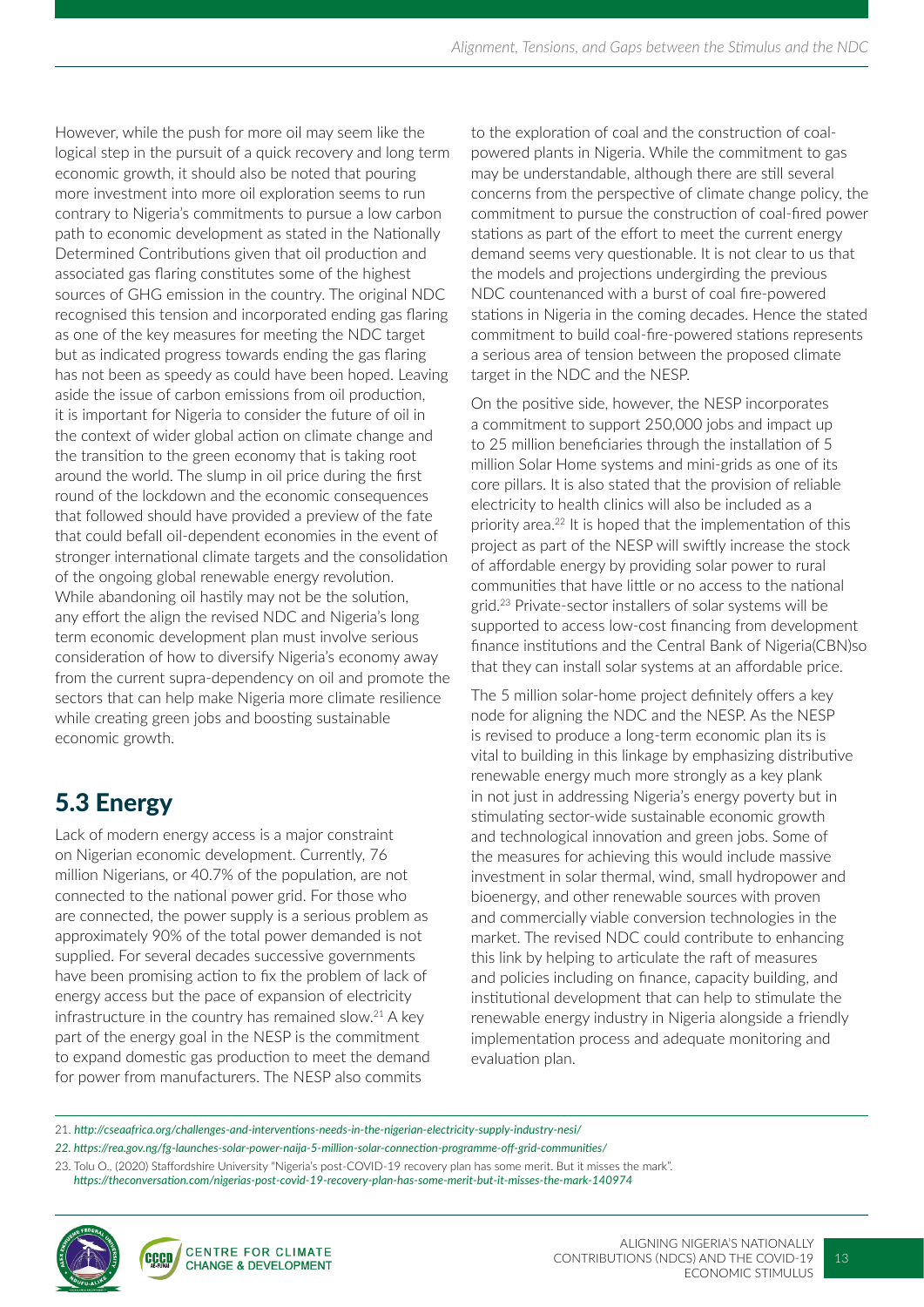### 5.4 Transport Sector

Over the years, the authorities in Nigeria have had very little success in constructing and/or rehabilitating rural roads or the many trunk roads that connect rural roads to the cities. Yet a good rural road network is fundamental to rural economic development because, without roads, the provision of other infrastructures is extremely difficult, if not impossible.

The transport element of the NESP is strongly oriented to road transport and does not address other modal options. It sets out the intention to embark on road construction using locally available materials like limestone, cement, and granite, as Nigeria is financially constrained from importing bitumen for road construction. Although it is logical to improve the nations road infrastructure, it is instructive that the NESP did not include mention of the climate and environmental implications of the necessary projected cement production, known to be energy-intensive and high in GHG emissions. It stands to reason that without thinking through and incorporating substantial emission

reduction technologies and measures, meeting the sort of road construction targets outlined in the NESP will result in a significant increase in the national long-term GHG emissions.

Nigeria needs a sustainable transport system to enable it cut down on GHG emissions. The aim should be to provide the teeming rural and urban residents with a climatefriendly mode of transport. Some of the key aspects of green transition in the transport sector would include: (i) making a modal shift from air to high-speed rail; (ii) moving freight to rail; (iii) upgrading roads; (iv) improving urban transit; (v) introducing toll roads/ road pricing; (vi) increasing use of Compressed Natural Gas (CNG); and (vii) reforming petrol/ diesel subsidies. Provision of basic and safe infrastructure for bicyclists and pedestrians with the possible segregation of road space for cyclists and pedestrians may also be required. The revised NDC should incorporate these as part of the measures to decarbonize the transport sector which the NESP or the next national economic plan would need to give serious attention to policies and measures for greening the transport sector.

| Sector           | <b>NESP</b>                                                                                                                    | <b>NDC</b>                                                                                                                                                                                                      | <b>Comments</b>                                                                                                                                                                                                                                                                                                                                                                                                                                             |
|------------------|--------------------------------------------------------------------------------------------------------------------------------|-----------------------------------------------------------------------------------------------------------------------------------------------------------------------------------------------------------------|-------------------------------------------------------------------------------------------------------------------------------------------------------------------------------------------------------------------------------------------------------------------------------------------------------------------------------------------------------------------------------------------------------------------------------------------------------------|
| <b>Energy</b>    | • Increasing in fossil<br>fuel production                                                                                      | • Working towards ending gas<br>flaring by 2030<br>• Working towards Off-<br>grid solar PV of 13GW<br>(13,000M)<br>Improving electricity grid<br>• Increasing energy efficiency<br>by 2% per year (30% by 2030) | • The NESP and NDC are contradictory<br>on energy production. The former will<br>increase GHG emissions while the latter<br>is meant to reduce GHG emissions.                                                                                                                                                                                                                                                                                               |
| Agriculture      | Identifying between<br>$\bullet$<br>20,000 and<br>100,000 hectares<br>of land per state for<br>agricultural use                | • Promoting climate-smart<br>agriculture                                                                                                                                                                        | • The NESP is focused on job creation<br>through a massive agricultural program,<br>without addressing the climate impact.                                                                                                                                                                                                                                                                                                                                  |
| <b>Transport</b> | Establishing<br>extensive public<br>works and a road<br>construction<br>program to improve<br>transportation<br>infrastructure | • Making a modal shift from air<br>to high-speed rail<br>• Moving freight to rail<br>Improving urban transit<br>systems<br>Increasing use of CNG<br>Reforming petrol/ diesel<br>subsidies                       | • The NESP concentrates on improved<br>road infrastructure which does not<br>address transport issues holistically and<br>makes no reference to GHG reduction<br>strategies.<br>Though improving infrastructure/<br>$\bullet$<br>transportation, infrastructure can create<br>opportunities to streamline mass transit<br>systems. If this is the case and public<br>transport becomes more reliable (or even<br>cleaner) it can lead to reduced emissions. |

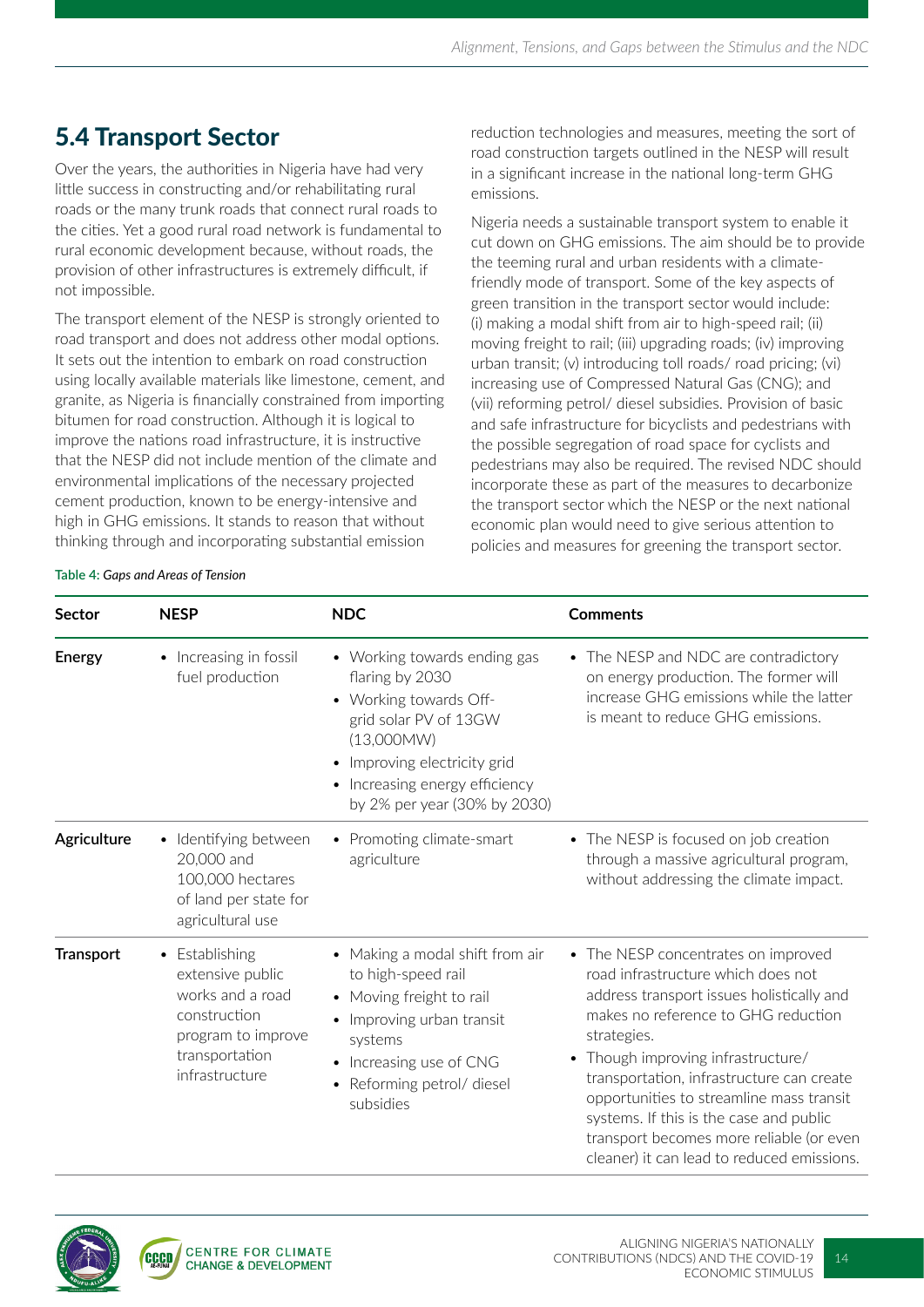| <b>Sector</b> | <b>NESP</b>                                                 | NDC.                                                                                                                                   | <b>Comments</b>                                                                                                                                                |
|---------------|-------------------------------------------------------------|----------------------------------------------------------------------------------------------------------------------------------------|----------------------------------------------------------------------------------------------------------------------------------------------------------------|
| Industry      | $\bullet$ Driving<br>industrialization,<br>focusing on SMEs | • Benchmarking against<br>international best practice for<br>industrial energy usage<br>• Adopting green technology in<br>the industry | • The NESP focuses on achieving<br>industrialization through support for<br>SMEs, without reference to climate<br>impacts and ways to reduce GHG<br>emissions. |

### 5.5 Agricultural Sector

As Nigeria's Third National Communications (TNC) makes clear, the food security challenge in Nigeria is significant, not only because of the tremendous pressure from a population estimated to be above 193 million and growing at an estimated rate of 3.2% annually but also because the agriculture sector can be significantly impacted by climate change. Depletion of water resources and unpredictable rainfall patterns are having a significant impact on production systems and leading to crop failures in some places.24,25 Currently, Nigeria is a major food importer. It is one of the world's largest importers of rice and a significant net importer of wheat, dairy products, and horticultural crops.26 The NESP is focused on increasing agricultural production through the cultivation of between 20,000 and 100,000 hectares of new farmland in every state of the federation, with the laudable aim of creating jobs. However, the limiting factor here is the lack of consideration given to the climate implications associated with the vast change in land-use needed to achieve the undoubtedly desirable objective of food security.

One of the most important ways in which climate change is affecting development and livelihood in Nigeria is through its impact on agriculture. Agriculture is the key source of food in Nigeria and it employs over 70% of the country's labour force and contributes up to 40% of the national economy. The impact of climate change on agriculture poses a potent danger to food security, employment, and livelihood for millions in Nigeria. Agriculture contributes about ₦3.7 trillion to Nigeria's Gross Domestic Product. Nigeria's smallholder farmers contribute 80% of the country's total food demand, making it an essential stakeholder in the Nigerian economy.

The Federal Government of Nigeria (FGN) has proposed five million jobs in the agricultural sector to help in cushioning the effects of the COVID-19 pandemic. The plan spans the entire agricultural value chain, supporting both smallholder farmers and large-scale farmers. To facilitate this project, extensive road construction in rural settlements will be necessary. But there remains the question of environmental impact, including the impact on air quality, environmental degradation, and emissions.

The NESP can be brought closer to the NDC by ensuring that the updated NDC makes a strong case for climatesmart agriculture and aligns its focus with those areas identified in the NESP.<sup>27</sup> For its part, the NESP needs to ensure that climate-smart agriculture is a key part of the building back better plan. Specific recommendations should include: (i) promoting agro-ecology mechanization; (ii) boosting the storage capacity of agro-based products with renewable energy; and (iii) ramping up the refrigeration capacity of perishable agro-products.

Nigeria's Third National Communication looks to raise the currently low status of environmental security and to combat climate change, and the government has embedded the environmental dimensions of Sustainable Development Goals (SDGs) and climate change into the ERGP. Its objectives in doing so are to: (i) promote sustainable management of natural resources; (ii) address severe land degradation and desertification issues; and (iii) attract financing for sustainable agricultural development projects. These all constitute important steps towards a good linkage between the NDC and the national economic plan. The updated NDC can build on this by taking into account the challenges and opportunities inherent in the practice of climate-smart agriculture and sustainable forest and land use.

<sup>27.</sup> See the Smart Agriculture in the Nigeria's NDC Discussion Paper.



<sup>24.</sup> Shiru, M. S., Shahid, S., Shiru, S., Chung, E. S., Alias, N., Ahmed, K., ... &Sediqi, M. N. (2020). Challenges in water resources of Lagos mega city of Nigeria in the context of climate change. Journal of Water and Climate Change, 11(4), 1067-1083.

<sup>25.</sup> Okafor, G. C., &Ogbu, K. N. (2018). Assessment of the impact of climate change on the freshwater availability of Kaduna River basin, Nigeria. Journal of Water and Land Development.

<sup>26.</sup> Abbas, A. M., Agada, I. G., &Kolade, O. (2018). Impacts of rice importation on Nigeria's economy. Journal of Scientific Agriculture, 2(1), 71-75.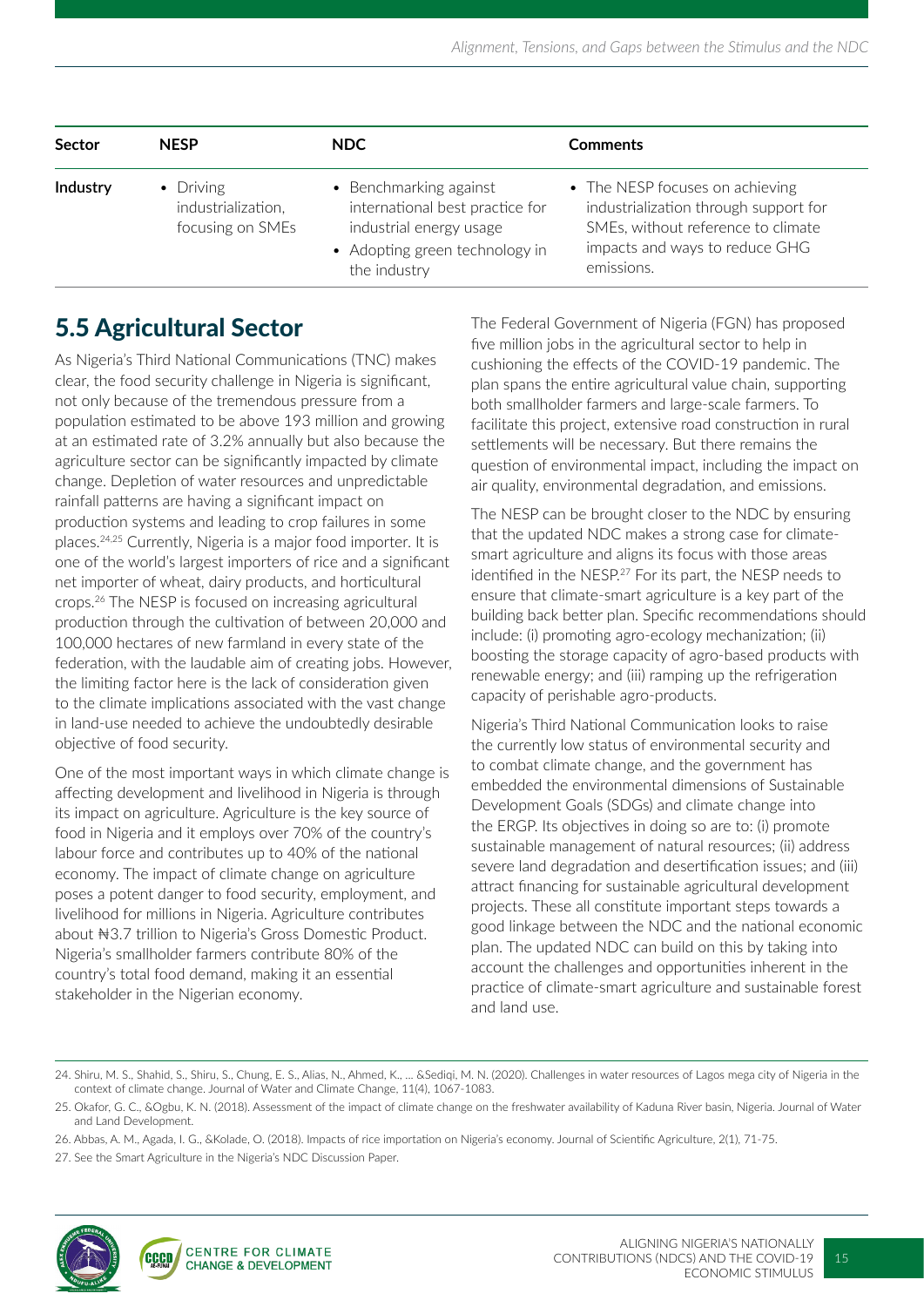### 5.6 Construction of 300 000 Homes across the Country

In the period 2010-2015, the construction sector recorded a strong average annual growth rate of 11.4% according to the ERGP. The sector also accounted for 3.9 percent of GDP in 2015 and employed nearly one million formal workers. After a disappointing growth rate in 2016, construction was projected to grow at an average of 5.39% in 2017-2020 on the back of private and public investment. While construction is adding to economic growth, it is worth noting that cement production is one of the highest sources of direct and indirect GHG emissions.28 Construction also contributes to GHG emissions through the combustion of fossil fuels.<sup>29</sup> Energy use in buildings is an additional major source of GHG emissions, particularly given that Nigeria has made very limited advances in elaborating codes or laws to promote green building.

### 5.7 Housing Sector

The Nigerian housing question is in fact a crisis, manifesting itself both quantitatively and qualitatively. Lack of comfort and rudimentary infrastructure, congestion, unhygienic conditions, high densities, and absence of organization make for ghastly experiences shared by the vast majority of the urban population. This has resulted not only in the rapid emergence of different kinds of slums and of squatters, but also in the proliferation of these kinds of settlements in the metropolitan suburbs. Meeting Nigeria's housing needs will entail massive infrastructural development and also the provision of social amenities.

The NESP has developed a mass housing strategy and it is envisaged that this will also create 1.8 million jobs, beginning with the construction of 300,000 homes in the next 12 months. The strategy sets out a two-track approach. The first track aims to ease bottlenecks in the delivery of social housing while the second will deliver affordable homes through direct government interventions in house construction. As part of the second track, the Federal Mortgage Bank of Nigeria and the Public Building and Housing Development Programme will support the creation of construction and associated jobs. This will

involve building 10,840 low, medium, and high-income units across the six geopolitical zones of South East, South West, South-South, North East, North West, and North Central.

The proposed housing scheme will create opportunities and jobs for the construction industry and its supply chain. Embarking on such massive construction will, of course, lead to GHG emissions during the life-cycle of the construction process. The mitigation option here will require the federal government to adopt green building technology, and doing this will reduce GHG emissions. The updated NDC should therefore incorporate the development and implementation of green building codes in Nigeria. This will complement other national efforts towards meeting GHG reduction targets in the sector.

### 5.8 Industrialization

According to Nigeria's TNC, before rebasing, Nigeria's manufacturing sector comprised three key activities: oil refining; cement; and other manufacturing. After rebasing, the 'Other Manufacturing' category was broken down into11 different activities. There are therefore currently 13 main activities in Nigeria's manufacturing sector. In 2016, manufacturing activities contributed N8,903 billion (8.8%) to the national GDP. The three most important manufacturing activities (in decreasing order) are food, beverage, and tobacco; textile, apparel, and footwear; and cement. Together, these accounted for 76.1% of GDP from the manufacturing sector.

The NESP did not emphasize manufacturing. It talked only about the promotion of local products such as shoes, steel, ceramics, plastics, furniture, and building materials. It did encourage further investment in the local manufacture of generic medicines to reduce the importation of expensive drugs. However, it did not identify low-carbon pathways for achieving these goals. Moreover, just like cement, steel production is very carbon-intensive. Again, unless there is a concerted programme to depress emissions, ramping up steel production to meet the economic development of the country will result in huge jumps in carbon emission to the extent that will make it difficult for Nigeria to meet its longterm climate change targets.

<sup>29.</sup> Akan, M. Ö. A., Dhavale, D. G., & Sarkis, J. (2017). Greenhouse gas emissions in the construction industry: An analysis and evaluation of a concrete supply chain. Journal of Cleaner Production, 167, 1195-1207.



<sup>28.</sup> Shen, W., Liu, Y., Yan, B., Wang, J., He, P., Zhou, C., ... & Ding, Q. (2017). Cement industry of China: driving force, environment impact and sustainable development. Renewable and Sustainable Energy Reviews, 75, 618-628.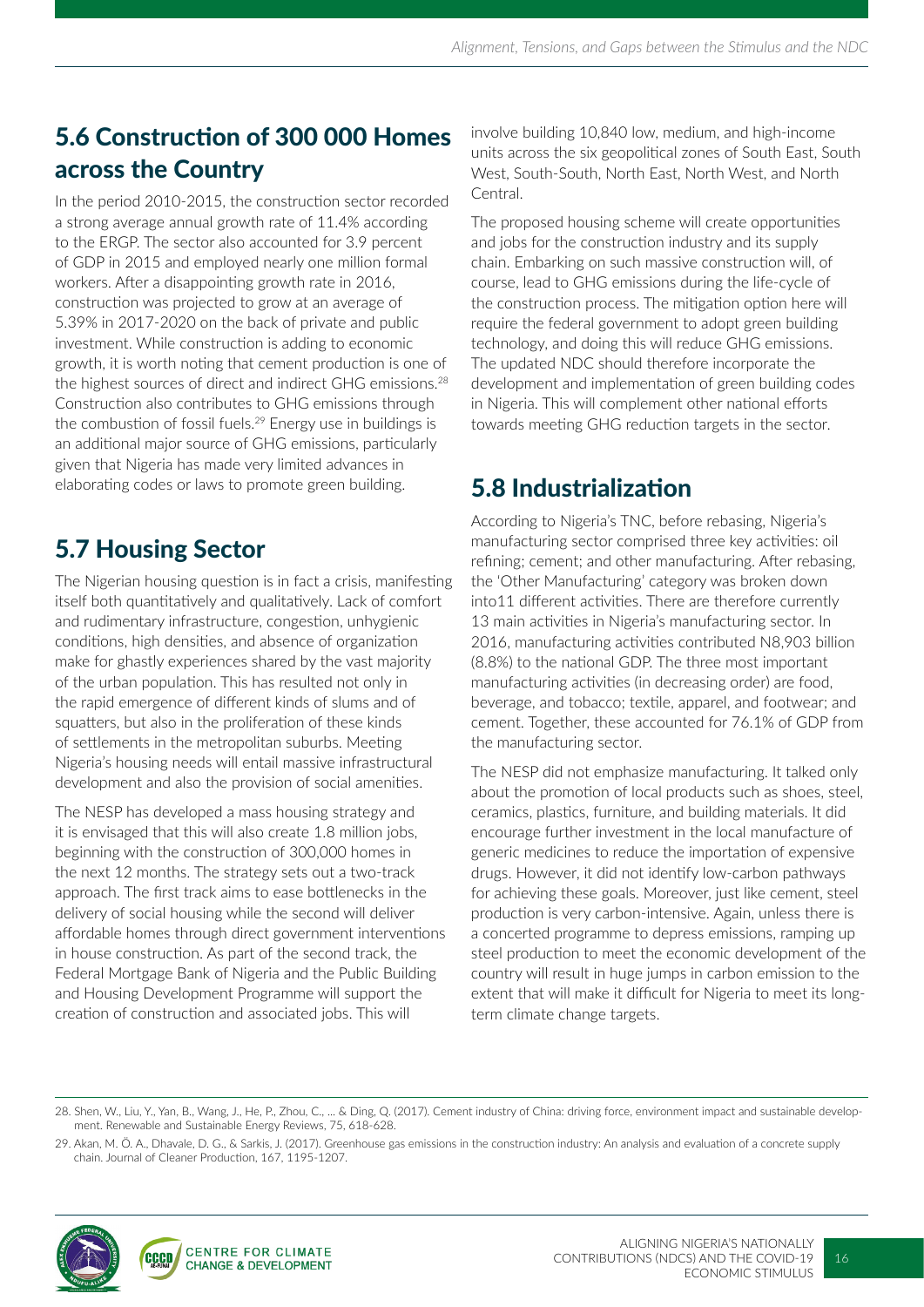## 6.0 CONCLUSION AND RECOMMENDATION

Given the uncertainty of the projected economic impact of the global COVID-19 pandemic, it is clear that the speed, quality, and sustainability of Nigeria's economic recovery will be determined by the swift response of its government. Nigeria's NESP must be designed and implemented in such a way that it will leap-frog the nation into a decarbonized economy and society.30 Such an approach will also help the country to meet its NDC contribution. The revised NDC will now need to cover water and waste and will have to be crafted in ways that link well with the country's post-COVID-19 recovery plan. The emphasis should be on actions that not only help address climate change but also move to stimulate economic growth, create jobs, and tackle the country's inequalities.

Examining the potential for alignment of the NDC and the NESP, along with the barriers to alignment, makes clear that it is imperative to integrate relevant strategies into national development policies and programmes. This will ensure green growth and development. Achieving this requires a strategic alignment of the NESP roadmap with Nigeria's NDC that is currently under review, gearing Nigeria towards building a low-carbon and just energy transition into its post-COVID-19 NDC submission.

Several options exist for aligning the NDC with the NESP and vice versa. A perusal of the NESP indicates possible areas that could be climatized to reduce GHG emissions, thereby aligning NESP strategies to the NDC. The energy sector of the NESP is currently only partially aligned

with that of the NDC. A stronger alignment will need to involve a look at options that address both energy demand and energy supply. This can be achieved through the implementation of at least three significant policies. Firstly, reliable gas-powered generation, using associated gas currently flared, can replace small generators and provide a transition to even cleaner fuel. Secondly, rural electrification can be driven by cost-efficient renewable solutions. Thirdly, energy efficiency can be greatly improved to reduce overall energy demand and, in so doing, serve more people, faster. The social outcomes from the agricultural sector as indicated in the NESP are a step in the right direction. The ambitions laid down in the Agricultural Transformation Agenda (ATA) cannot, however, be met without climate-smart agriculture (CSA). Government must therefore explore concrete ways to green the ATA while the revised NDC would need to give a prominent place to climate-smart agriculture much more than is the case in the current NDC.<sup>31</sup> The transport focus of the NESP is skewed towards road infrastructural upliftment. This should be extended to other transport modes as indicated in the NDC. The updated NDC could also focus on this to reduce GHG emissions. The cross-sectoral alignment of the NESP sectoral action plan and post COVID-19economic sustainability plan shows some alignment with the NDC sectoral action plan. Critical NDC sectors in alignment with the NESP that can aid recovery include energy, agriculture, infrastructure, and industry.

30. Lilian C. P., (2020). Nigeria Development Update: Rebuilding After COVID-19. *https://www.worldbank.org/en/country/nigeria/publication/nigeria-development-update-rebuilding-after-covid19*

31 See Onyeneke Robert and Emenekwe Chukwuemeka (2021). Options for promoting climate-smart agriculture in the new NDC in Nigeria. Centre for Climate and Development, Alex Ekwueme Federal University, Ndufu-Alike, Nigeria Discussion Paper.